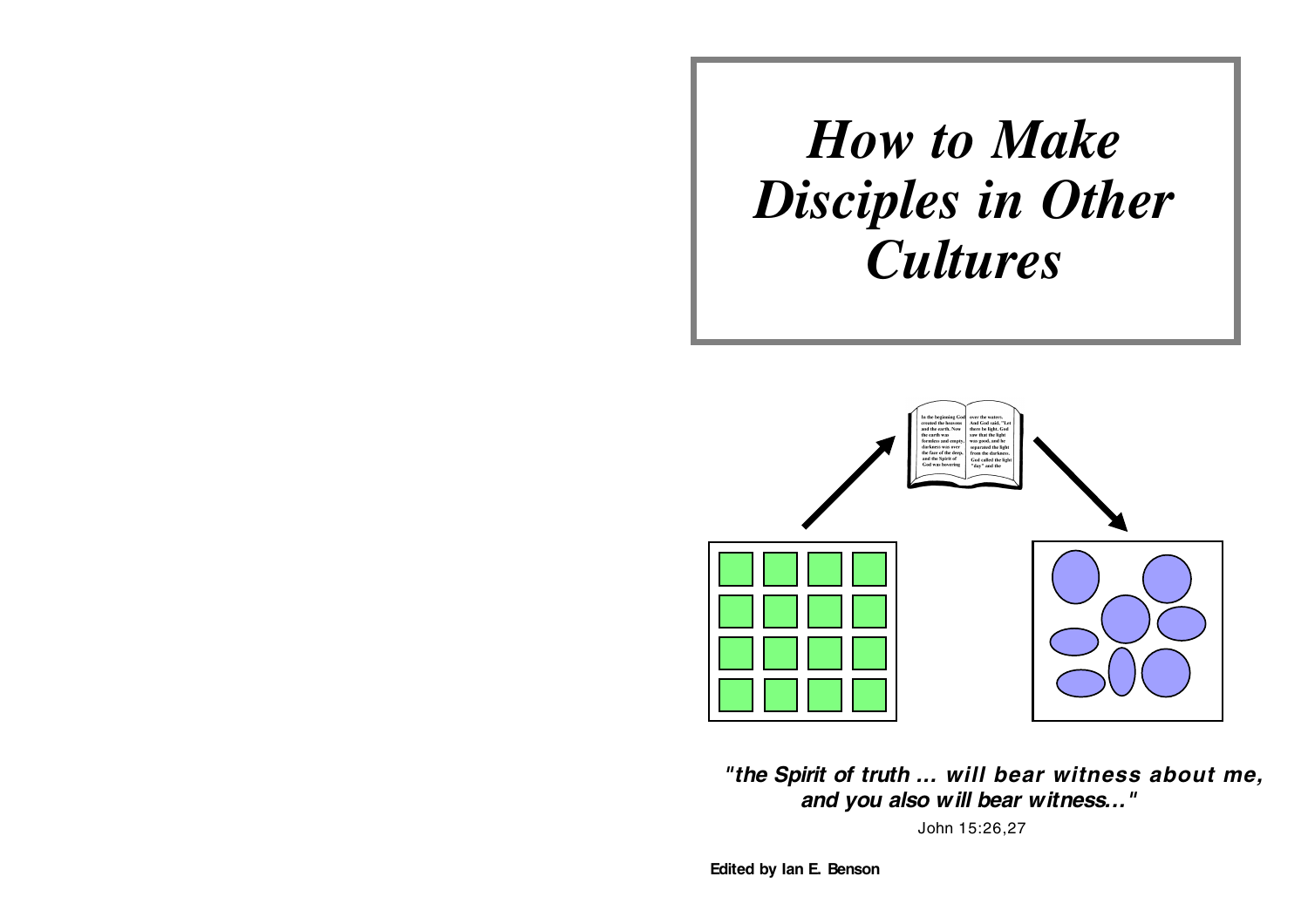This booklet is part 5 of the *Missionary Training Series*. To obtain others of the series, and, help and training in missionary work, contact:

#### **The Missionary Training Service, Oswestry Christian Centre, Lower Brook Street, Oswestry, Shropshire, SY11 2HJ, United Kingdom**

Tel./Fax. National: 020 7932 0728International: + 44 20 7932 0728E-mail: coord@missionarytraining.org

#### **© The Missionary Training Service 2002**

The Missionary Training Service focuses on training missionaries for the multiplication of churches among unreached peoples. It gives advice and help to missionary agencies, other training institutions and churches about organizing training programmes, and runs and distributes appropriate courses. Ian Benson is coordinator of the MTS.

We value your comments and suggestions for improvement to this material. Please send them to the Missionary Training Service.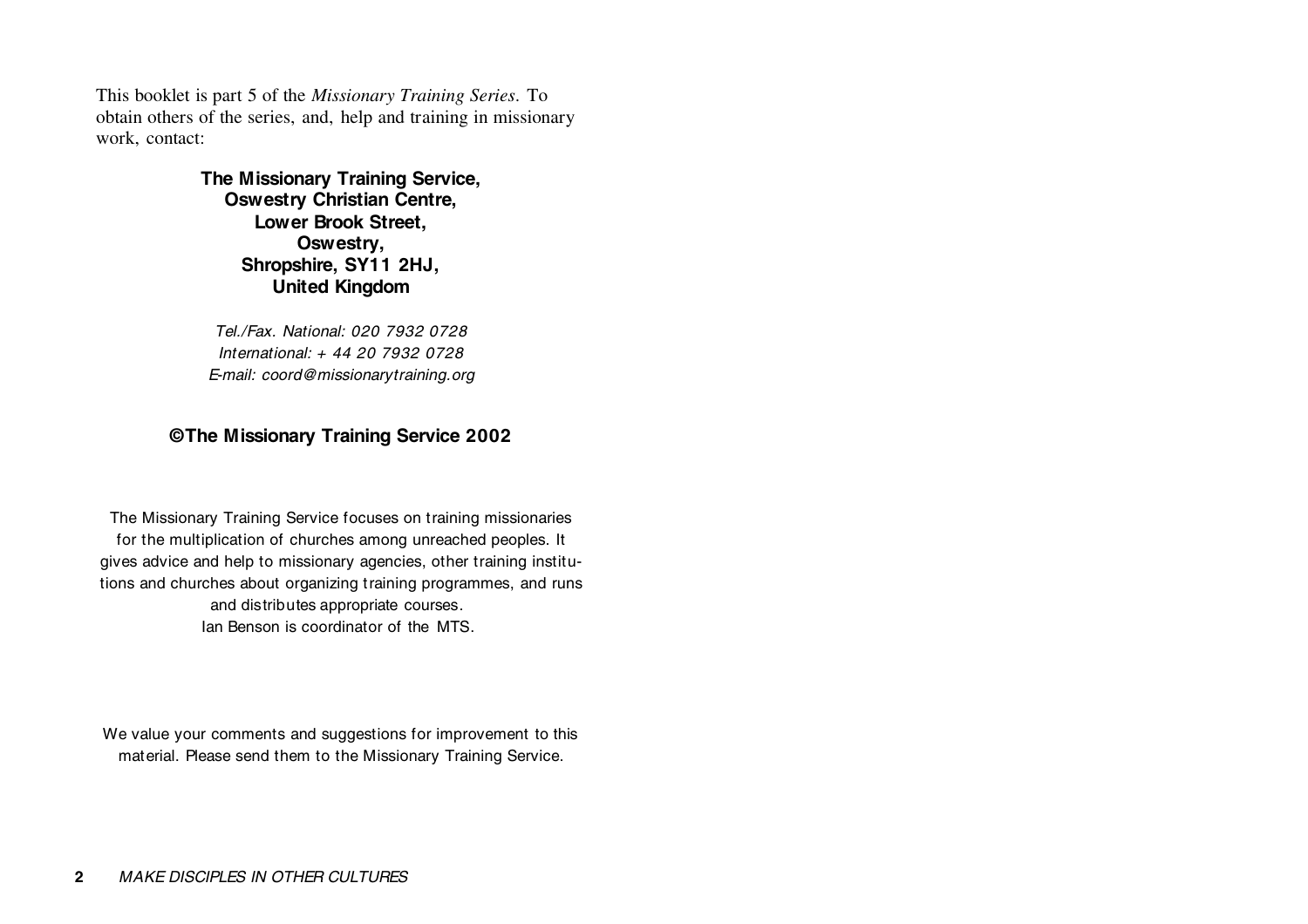# **CONTENTS**

| The Incarnation: Our Model for Adapting to Another Culture 5 |
|--------------------------------------------------------------|
| Preliminary Research 8                                       |
| How to Relate to People 8                                    |
| Questions to Help Understand a Culture 14                    |
| The Gospel as Good News 24                                   |
| Steps to Effective Evangelism 25                             |
| The Effect of the Gospel on the Culture 32                   |
|                                                              |
|                                                              |
| Reading on Working in Other Cultures: 38                     |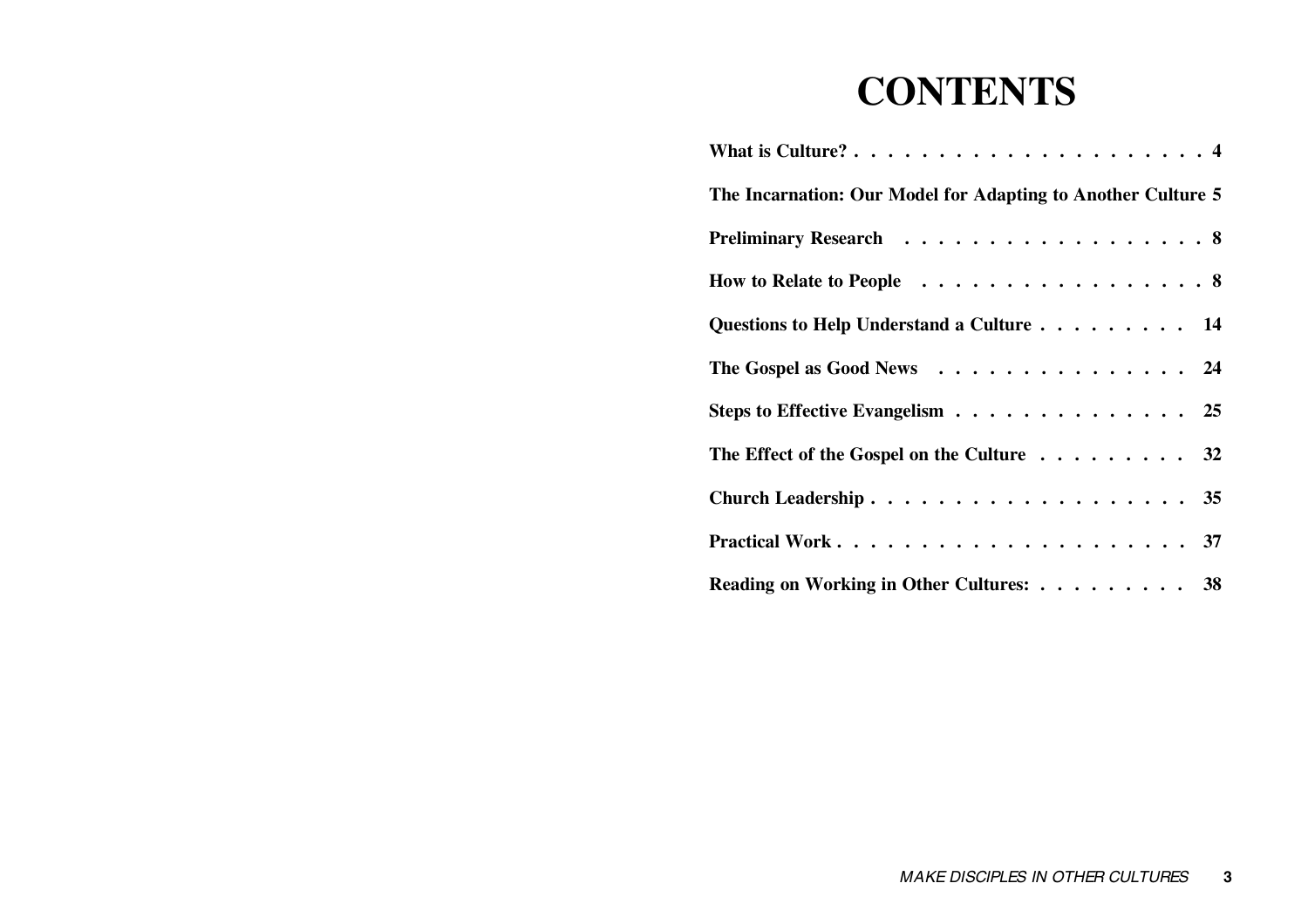# **What is Culture?**

Culture is the way in which a people thinks, acts and expresses itself. It is learnt from infancy. Different peoples have different ways of thinking, of expressing their feelings and of doing things. Language is one important part of culture. Other parts are: what people see as right and wrong, beautiful or ugly, and what they believe to be true and false. These are the things that distinguish one people from another. There are thousands of different cultures in the world today.

The different aspects of a culture form a system. Changing one part affects the whole system.

When evangelizing, we should express the Gospel message in terms that the people group understands. We should introduce the Lord Jesus Christ in such a way that they can relate Him to important aspects and values of their own culture. When they become Christians, their way of expressing their faith and obedience should be in accordance with their culture, not ours: we should not impose our own culture. When they submit to Christ and seek to do His will, their culture will begin to be transformed and blossom for Him. The Lord Jesus will not destroy their culture: He will transform it so that it finds its most beautifulexpression in Him. In heaven there will be people from every nation, tribe, people and language (Rev.7:9). At the same time, no culture is perfect, and all have evil and demonic features. Christians from the culture, with God's help, will root out these and replace them with practices and attitudes taught by Scripture.



Belief in the Lord Jesus Christ brings new values and new behaviour.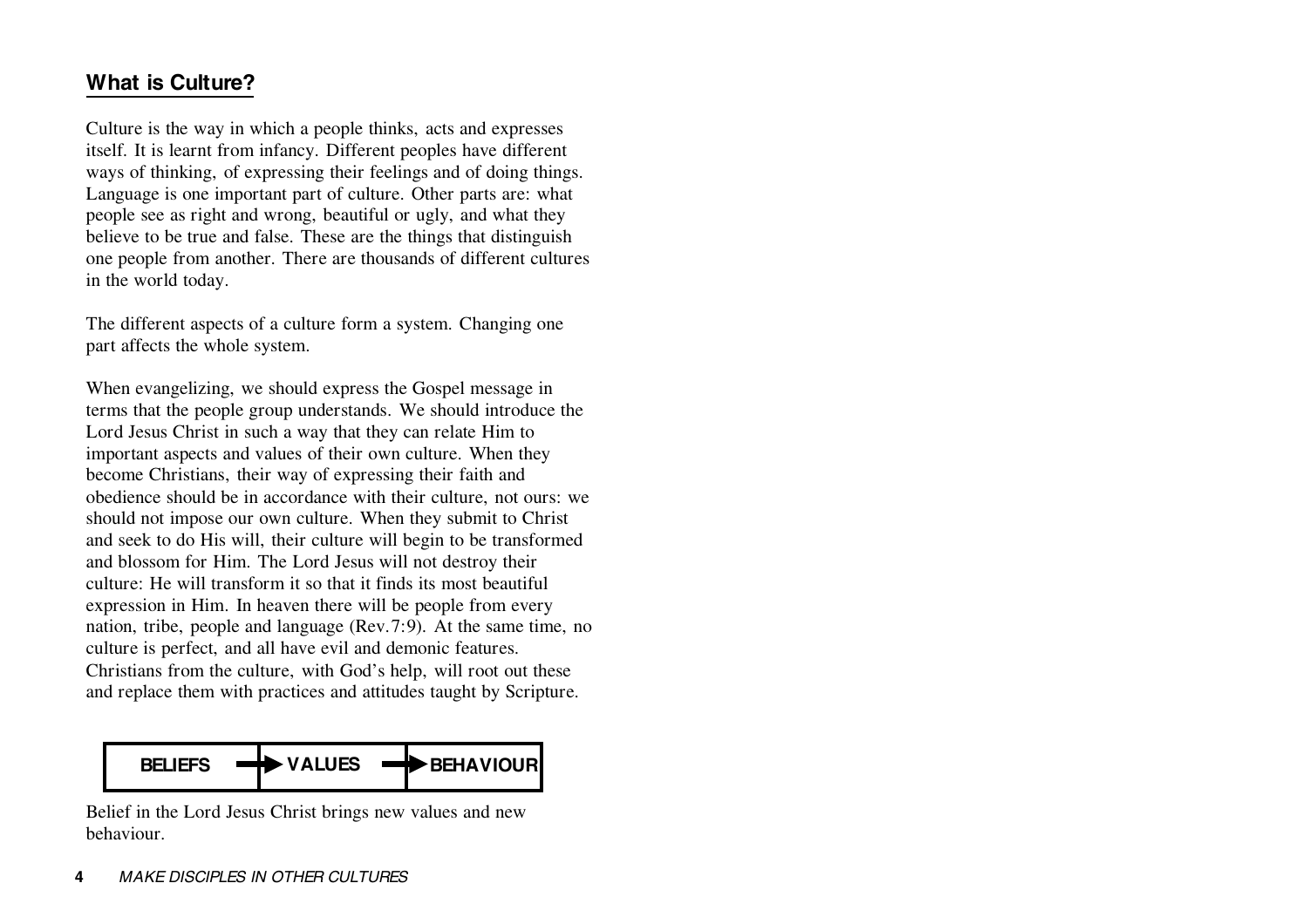### **The Incarnation:Our Model for Adapting to Another Culture**

When the Son of God came to communicate with us, He did not thunder from heaven, but took flesh and blood and became a man. He left His glory and riches and identified Himself with us sinners. As a child He submitted to His parents and learnt from them. Following His example, we enter another culture like children, emptying ourselves of pride and superiority, and seeking to glorify our Lord Jesus Christ. We can only establish our credibility through loving and respecting people: through who we **are** as people and what we do.

**"***Your attitude should be the same as that of Christ Jesus: Who, being in very nature God, did not consider equality with God something to be grasped, but made himself nothing, taking the very nature of a servant, being made in human likeness."* (Phil.  $2:5-7$ 

People are glad when we take the trouble to learn their language and show appreciation for their corrections. (We cannot learn a language just by reading books. We learn more quickly and pronounce it better if we talk to many people.)

Like everyone else, we generally tend to think that our way of doing things is best. However, often our way is neither better nor worse: it is just *different*. We should concentrate on learning the customs and understanding the reasons **why** things are done as they are. For example, in some cultures women do not speak to any man outside their family circle. In many places parents arrange their children's marriages without consulting the young people themselves. In some countries, it is bad manners to contradict a guest. If you visit them and ask, "Do you want to follow the Lord Jesus?", they may say, "Yes" just to avoid offending you. They do not see it as a lie, just good manners. In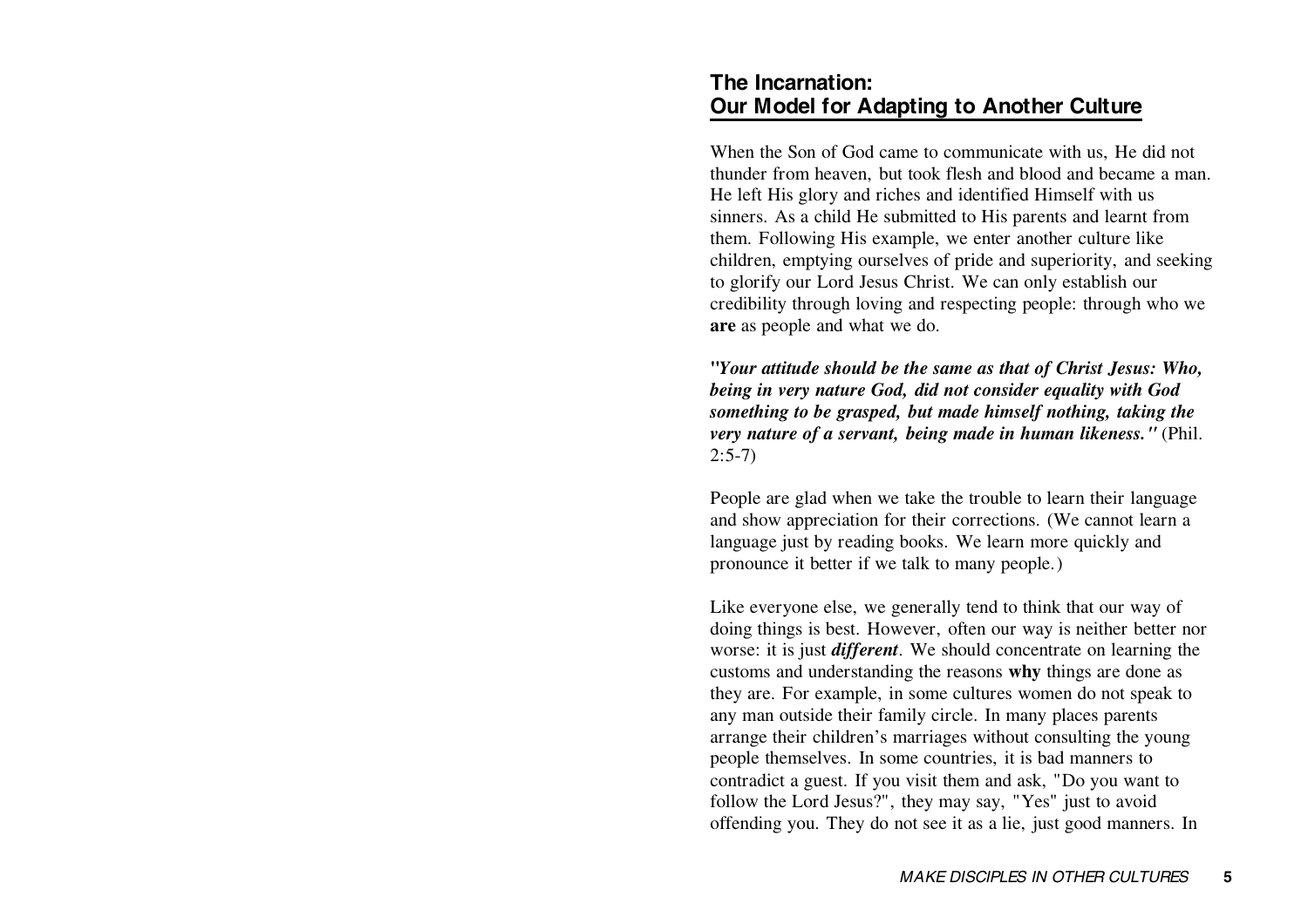some tribes there is no private property: taking "someone else's belongings" is not theft: everything is to be shared.

Jesus came to us as a child, totally dependent on other people. Similarly, when we arrive in another culture, we are **learners**. We listen to the people and, as far as possible, imitate them just as children do. We are following the example of Christ's Incarnation. We live with the people we want to win, spend time with them, and work and suffer with them.

The Lord Jesus did not cease to be God when He became man. Inthe same way, when adapting to a new culture, we should not reject our own selves or background. We are important to God. He died for us and accepts us **as we are**. Because of this, we can let people see us as we really are, without trying to hide our weaknesses. If we hide who we really are, we create a barrier for the Gospel. We are complete in our Lord Jesus Christ. If we can accept ourselves, we will find it easier to accept other people.

It is important to understand and respect the culture, even though some of the customs may be difficult to accept. Let us have an untiring and genuine interest in every aspect of people's lives. We all have cultural prejudices. If we recognize them and make allowances for them, that is good. However, a missionary who thinks he has no cultural prejudices is dangerous, because he will teach his own prejudices as if they were biblical truth. Just like Peter in Acts chapter 10, let us allow God to take away our prejudices. God had to tell Peter three times, in a vision, to eat things that he thought unclean. In this way Peter could accept Cornelius as a brother in Christ, even though he was not a Jew, and ate things that Peter considered unclean.

*And whatever you do, whether in word or deed, do it all in the name of the Lord Jesus, giving thanks to God the Father through him* (Colossians 3:17).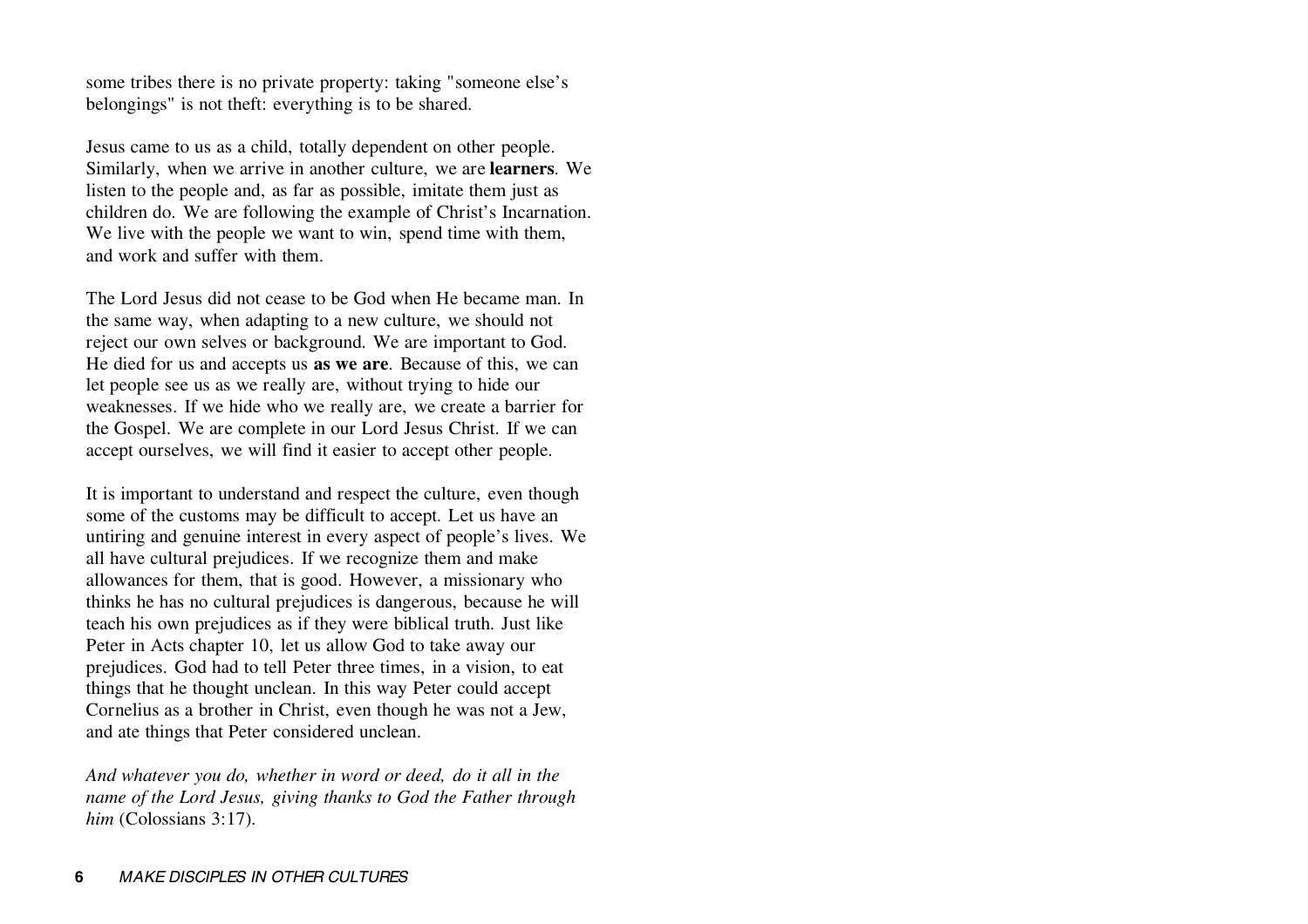In every culture we will find things that may seem strange to us. In Saudi Arabia they do not eat pork. In India many people abstain from beef. In Europe some Christians drink wine with meals. In Israel, dancing is a family entertainment. In Iran women cover their faces with a veil and do not speak with men. If we begin by criticizing these things, people will not listen to the Gospel. (This does not mean that we approve of everything people do. After people turn to God, they will be able to reassess their customs in the light of Scripture.)

The apostle Paul followed the principle of the Incarnation. He made himself equal to people to win them for Christ: he said, "*Though I am free and belong to no man, I make myself a slave to everyone, to win as many as possible. To the Jews I became like a Jew, to win the Jews. To those under the law I became like one under the law (though I myself am not under the law). To those not having the law I became like one not having the law (though I am not free from God's law but am under Christ's law), so as to win those not having the law. To the weak I became weak, to win the weak. I have become all things to all men so that by all possible means I might save some.*" (1 Cor. 9:19-22). This means that we make friends with the people, and seek to understand them. Identifying with people is not just a matter of dress or outward appearances - adopting local clothes is generally good, but in some cultures this could make people think that one is trying to deceive them. There needs to be an inner identification - Christ's love, humility and willingness to share with people - receiving what they give and giving equivalent things to them. For example, if you have meals in their homes, welcome them to meals in yours. **Find out how you can be seen as a real friend - how you should adapt to be seen as one with them.**

Our feelings and attitude come through to people, no matter what we say. For example, if you feel that people are dirty, people will feel rejection, even though you say nothing. If, however, you are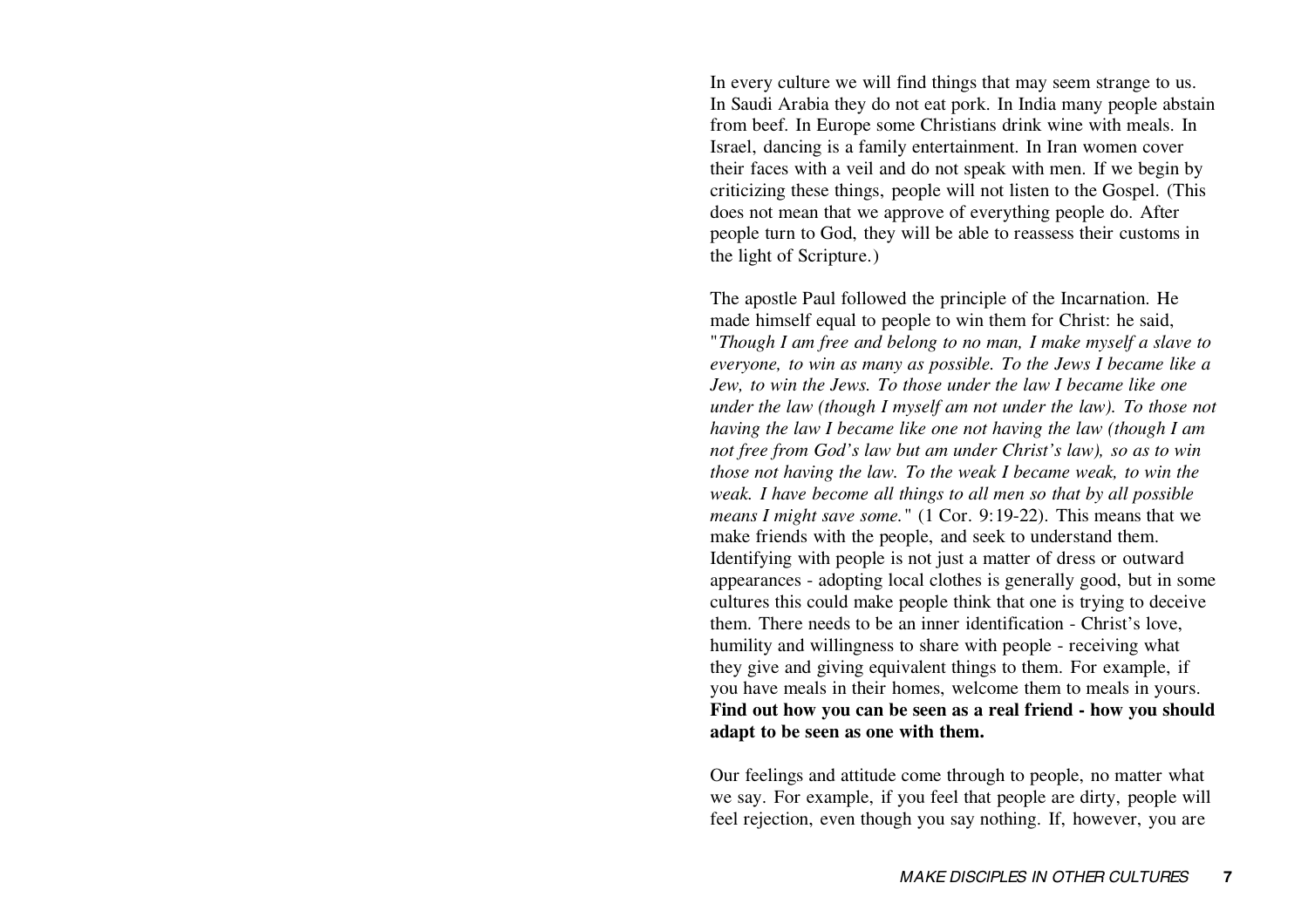full of the love of Christ, this will shine through in everything you do.

# **Preliminary Research**

Before entering a new culture it is good to do preliminary research. Find out where groups of these people live around the world, how many live in each place, their life expectancy, the number of people at different age groups, their language, beliefs and religious practices. Encyclopedias and libraries will help.

For more detailed information on how to research a people, see *Unreached Peoples of the World*, pages 24 to 38 (obtainable from the Missionary Training Service - see page 2 for the addresss).

# **How to Relate to People**

Relate to people with **love***.* Try to love those you are discipling as if they were your own family. Only the Holy Spirit can give us this type of love and help us to adapt to the culture so that we become their true friends. Personal friendship, trust and respect lay a foundation for good communication of the Gospel.

Ducklings hatched by a hen will follow her as if she were their mother. If the ducklings' natural mother is not present when they hatch, they become attached to the nearest animal or person. Something similar happens when we enter another culture. We become attached to the first people who relate to us. They become our new family and their culture becomes our own. That is why we adapt much better to a new culture if **from the beginning** we attach ourselves to the people we have come to reach, and do not wait even a few weeks. Otherwise we could find ourselves bondedto other missionaries rather than the local people.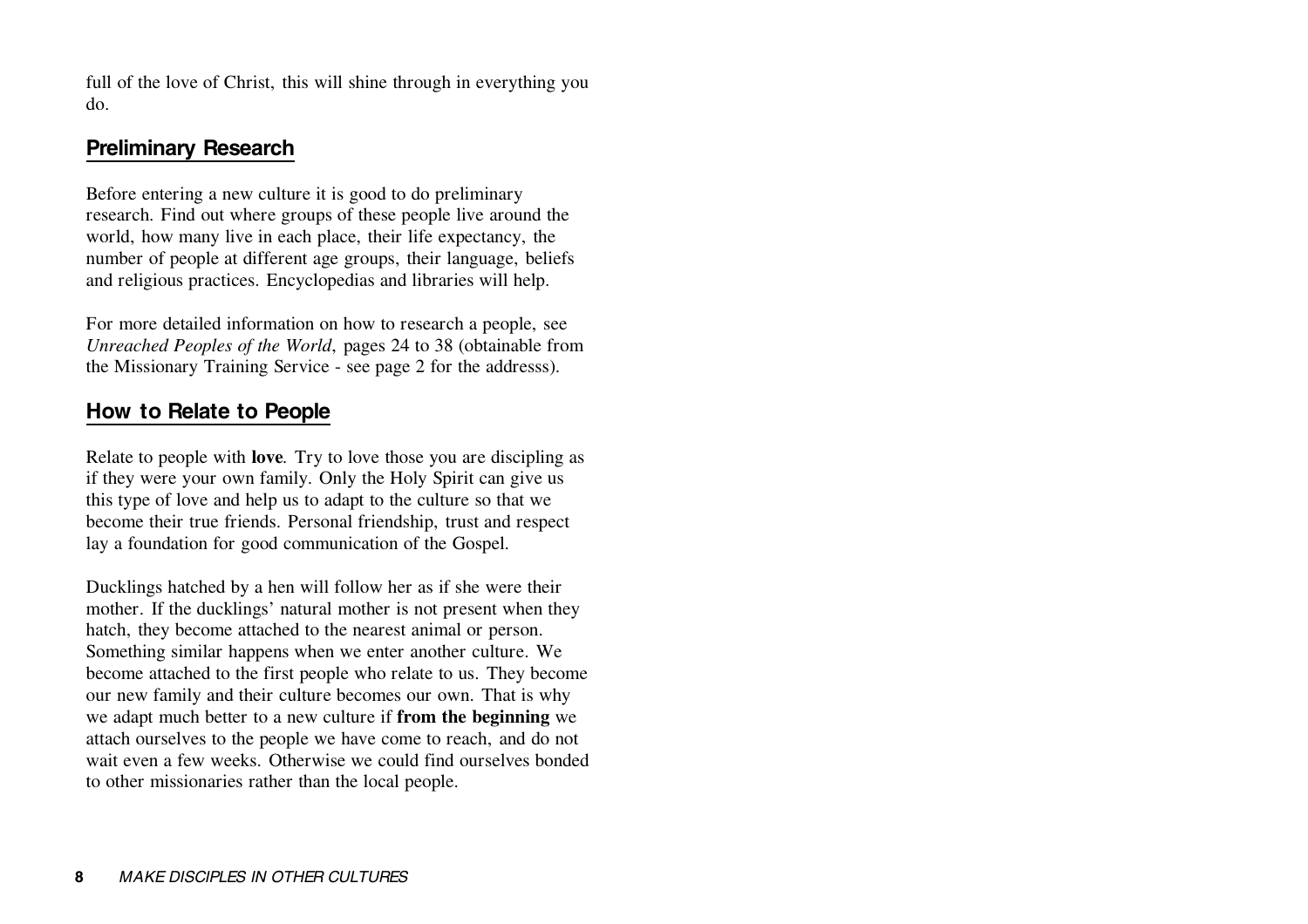#### **STEPS TO DEVELOP RELATIONSHIPS WITH PEOPLE:**

- **1.** Pray fervently that God will lead you to the people He has prepared, that He will open their hearts, break Satan's bonds, and give you someone respected by the community who will back you.
- **2.** Lodge with them from the first day on, if possible, and not with your own fellow countrymen. Seek a family where you can stay for the first few months. Do not wait until you can speak the language.

Avoid spending too much time with people from your own culture and race (apart from necessary meetings with your team) until you enjoy and feel at home in the new culture and feel comfortable with the people. Living with people from the other culture from the beginning is difficult but very worthwhile. Adapting quickly to their customs (lifestyle, clothes, housing, etc.), breaks down many barriers. It makes people feel they can approach us, and our hearts bond with them.

- **3.** Learn the language well. Greet many people in their language the first day and continue speaking to them every day, even if it is just a few phrases. A proven method of language learning is found in the booklet *How to Learn Another Language* (available from the Missionary Training Service - See page 2 for the address).
- **4. Be a learner.** Learn people's games, ambitions, expectations, superstitions, and way of life. Listen to their fears, concerns and superstitions. You need to build a friendship and understand people before you can effectively communicate God's message to them. A learner is a friend. **Ask God for patience in learning.**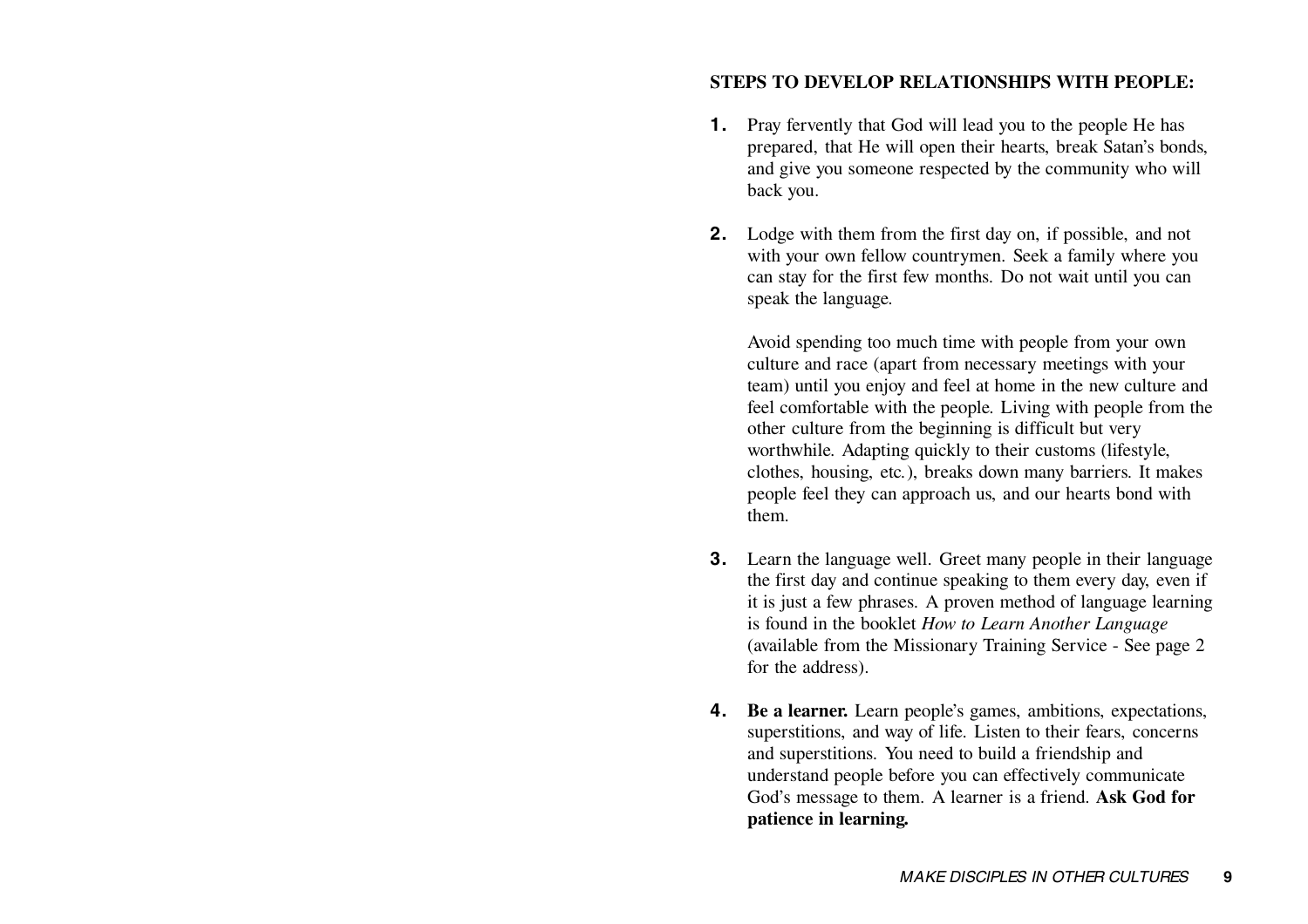

- **5. Recognize that you bring with you your own culture and your own prejudices**. Nobody is neutral: we are all coloured by the culture in which we were raised. Make sure your judgements of the new culture are based on the Bible, and not on your own culture.
- **6. Be servants for Christ's sake**. Do not treat people as children but as equals. Get rid of any superior attitude that you may have. Help in people's work, pray for the sick, listen to their stories, and tell them interesting stories from your own life and from the Bible.
- **7. Concentrate on the people you want to reach**. If, at first, you associate yourself with a class of power and influence, it will be difficult to relate to the common working people. Some educated missionaries commit the error of attaching themselves to the middle class just because they have similar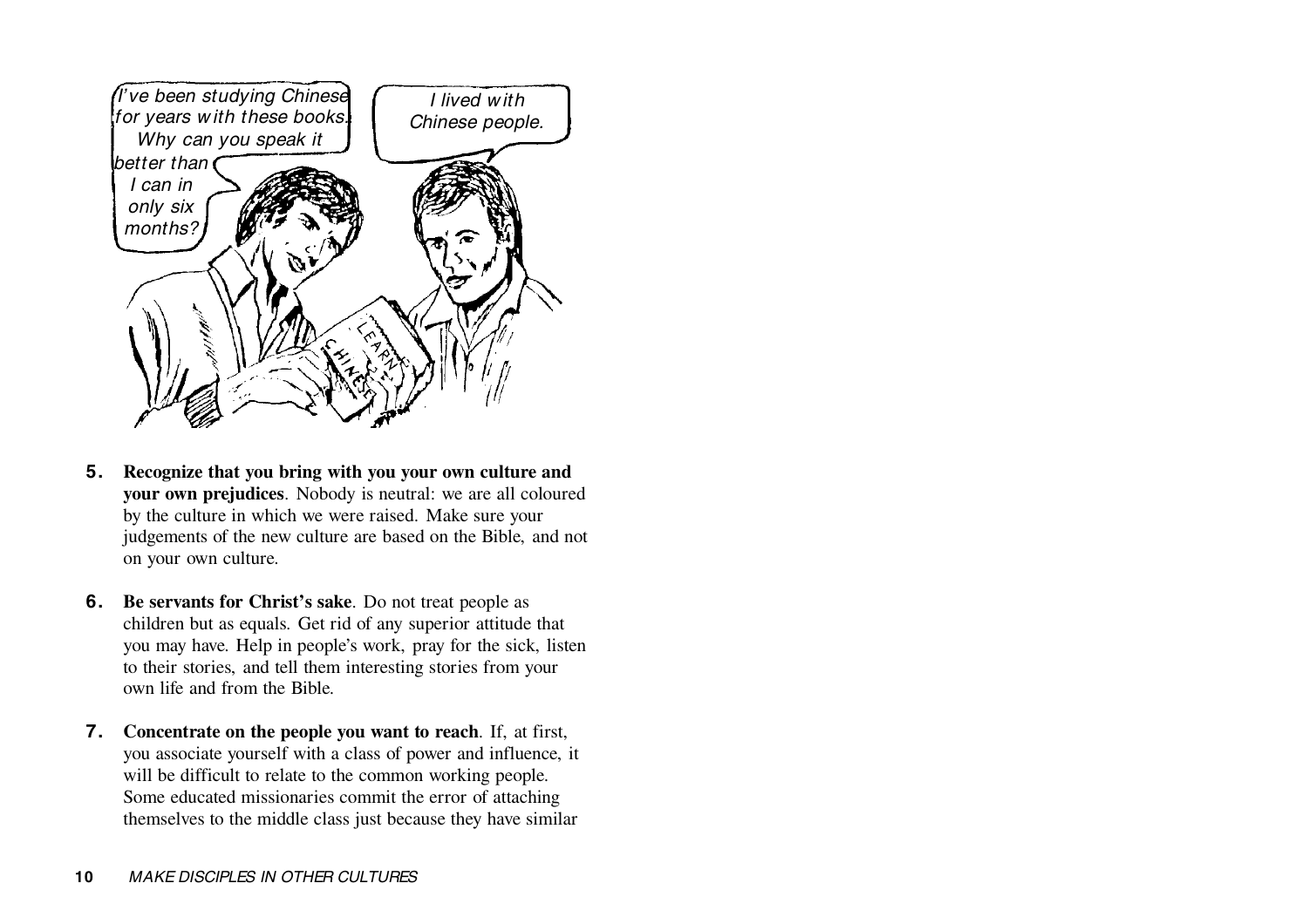interests. This can be a fatal error if not corrected rapidly: you would not be able to relate to the working class. The reverse also holds true: associating with common people can impede relating to higher classes. However, because they have vested interests in maintaining the status quo, upper classes may not be as responsive.

**8. Form good friendships from the beginning.** Be a sincere, trustworthy friend. Reveal your own soul: do not use a super-spiritual mask. Recognize that you need forgiveness for your own sins. Letting others see your weaknesses makes you approachable.

Take time to **listen, and pay attention to what they say**. See them as created in God's image, precious to Him, and able to change into His followers. Cultivate your friendships, greeting friends on their birthdays, their family weddings, and visiting them when they are ill. Show respect for people even when they do things that you do not like. Do things together with them and help each other. Seek to become one of them with whom you can laugh and cry. They will be more open to trusting you and the message you bring. Always ask yourself the question: is what I am thinking, saying or doing building up trust?

Dress in ways that the people would appreciate. Greet them respectfully, and eat their food. As far as possible, do everything **the way the people do it**. Be polite, as defined by their culture. Following their customs makes them feel you love them. It also helps you to understand how they feel and think. Many customs, such as what to wear and greetings, can be learnt just by observing other people. For other customs, such as what to do in certain ceremonies, you will have to ask. Let people know that you want to understand and do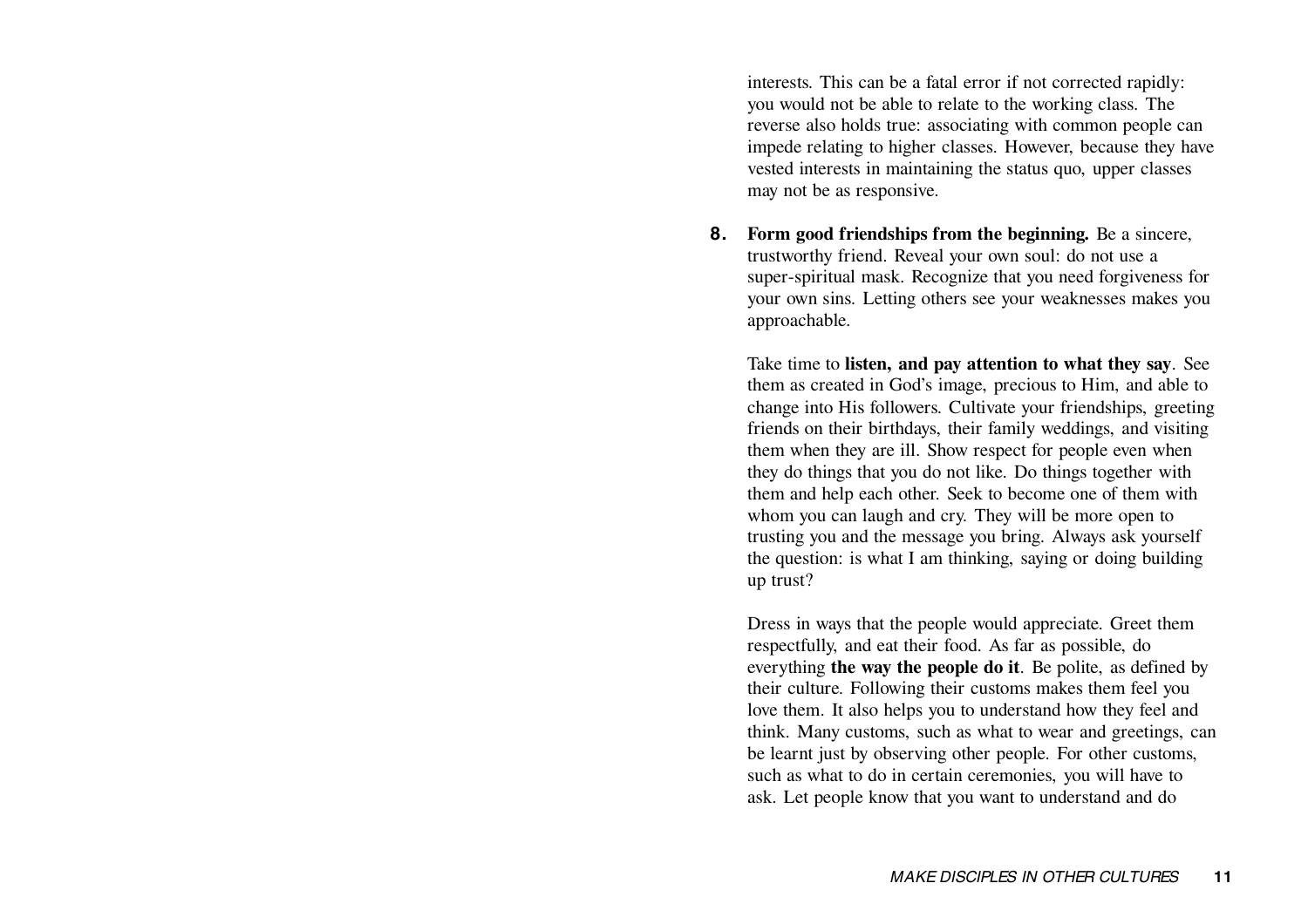what is right, and that you are not asking questions in order to condemn them.

It is good to make yourself dependent on people. For example, on arriving in a new house, you could go immediately to neighbours, and say that as a foreigner, you feel lonely and do not know how to make friends: can they help you to make friends?

- **9. Do not speak in your foreign language when someone from the area is present.** This is offensive and generates suspicion.
- **10. Get to know the community well**. Study the people to differentiate between the social classes: rural and urban, middle class and working class, etc. (note the differences in lifestyle, interests, attitudes and values). Find out the family networks.
- **11. Identify yourself with that part of the community which responds best to the Gospel**.
- **12.** You will find it very profitable to find a **respected local person who will sponsor and back you**. Working through such a person may provide an entrance to places which seem impregnable: you should be subject to less suspicion and resistance. It may take time and effort to build up a relationship with a sponsor, but this will be worthwhile. The sponsor need not be a Christian, but he must be someone who is interested enough to invite you as his personal guest - or at least back you up. In Matthew 10:11, the Lord told His disciples, "Whatever town or village you enter, search for some worthy person there and stay at his house until you leave."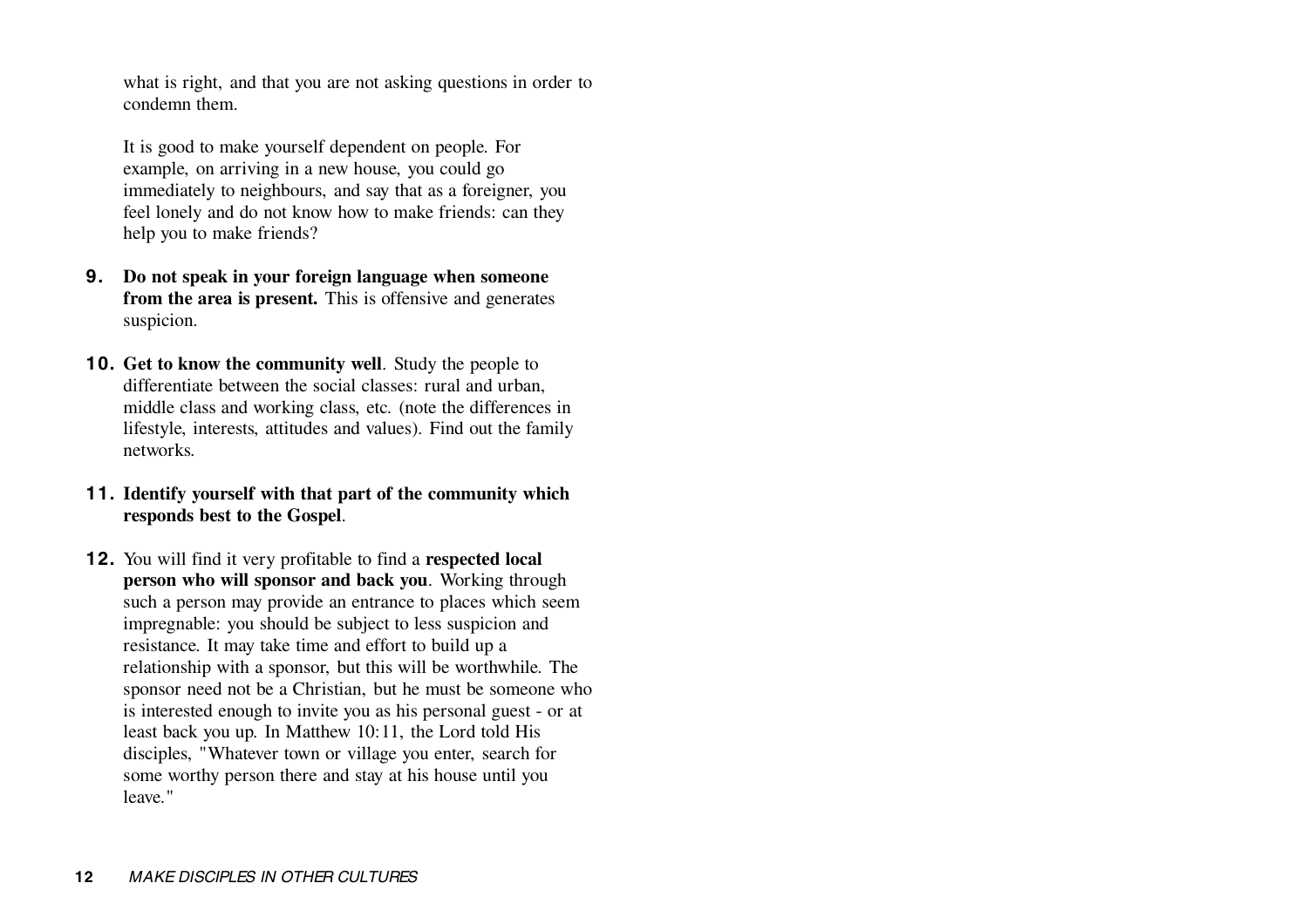Working through a sponsor means that your work may initially take more time, because you are limited by the local people - their method of work, transport and organization. However, as the message takes root, it does so according to local forms and under local leadership, and these are important factors in the establishment of a real indigenous church.

- **13. Find out what the community thinks about you.** They should feel good about your presence among them. They should see you as a real credible loving human being. Ask a good friend from the culture to explain how to act, and tell you whether or not you behave correctly. This friend should be frank with you about how people see you: he should not hide the truth for fear of hurting you. Your friend will tell you what the community thinks of you and your actions. He will also tell you about the needs and hopes of the community. If your work is misinterpreted by people, you need to know it. For example, in Acts 14 people thought that Paul and Barnabas were gods, and wanted to offer sacrifices to them. In one country some missionary women did not cover their elbows with long-sleeves. In that culture, this meant that they were seen as immoral. In other cultures, showing impatience is a terrible sin. If you violate the culture, you can impede the progress of the Gospel. Perhaps people will not want to tell you what they think: this is why you must find friends who will be open with you.
- **14. Write down the customs and the events that you observe**. This will help you remember what is important. Note especially the things that irritate you or surprise you - these are key to understanding how the culture is different from yours. Think **why** people do what they do. What values does a certain practice express? For example, if women wear long dresses, modesty may be an important part of their culture. It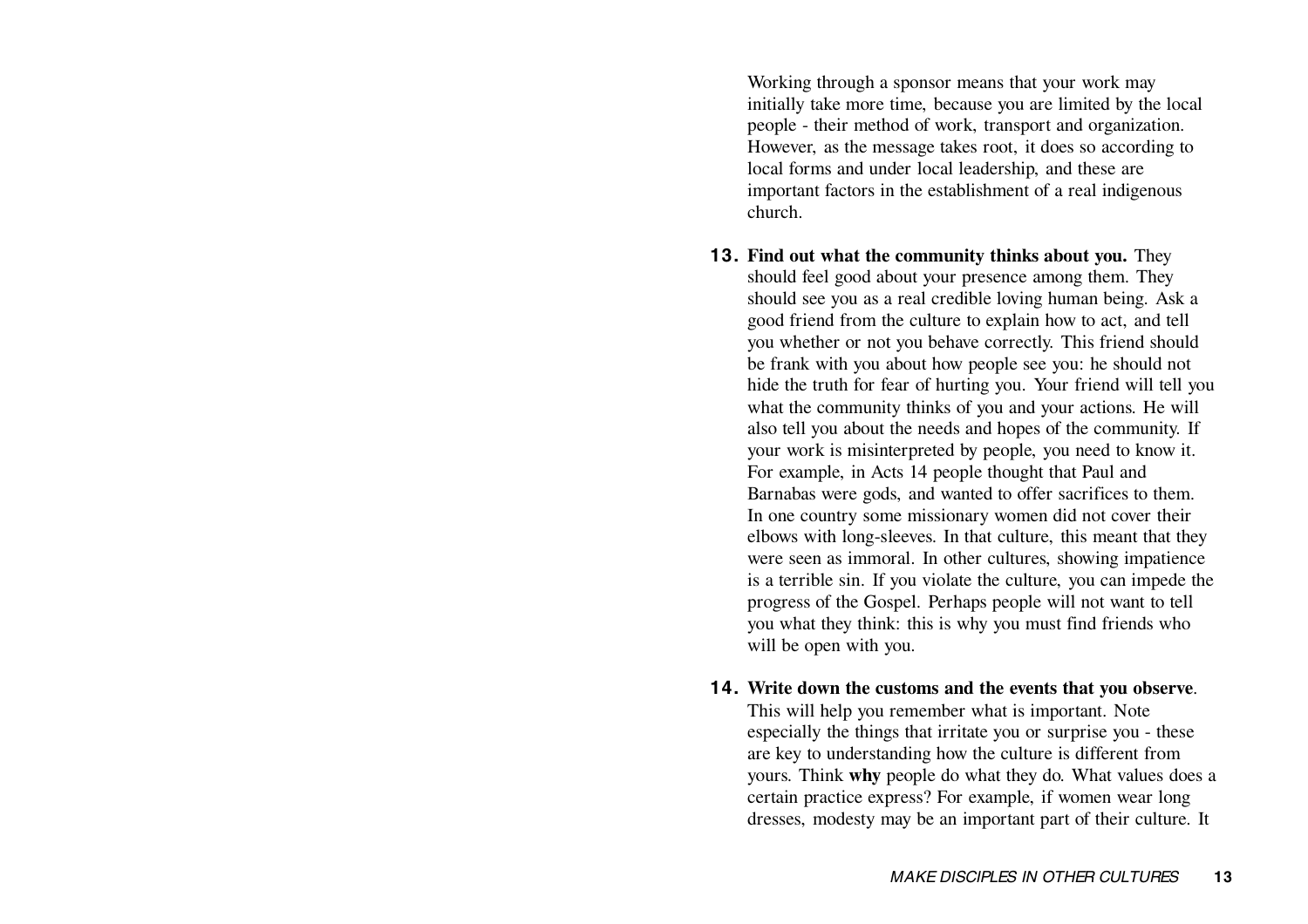would be wise for missioniary women to dress in the same way. Apply what you learn to your own way of living, and how you communicate the Lord's message. Review your notes regularly to see if your understanding is correct, and what further information you can add.

- **15. Ask people to tell you their life histories**.
- **16. Keep a journal of your experiences and thoughts**.

# **Questions to Help Understand a Culture**

The following questions will help you to understand what people think and feel. Before explaining God's message, you need to know how they think, and what they already know of God. If you teach the Gospel without this foundation, people may completely misunderstand you. Obtain the information from respected friends and as many other people as you can from the community. Learn to ask questions without being intrusive.

Sometimes, you can ask a general question such as "What health problems are common?", and then follow this up with a personal question: "Have you or your family had to deal with any illnesses - how did you cope?" At the back of your mind:, always have the question: "What does this mean for the communication of the Gospel?"

It is helpful to keep a notebook, explaining that it helps you to remember new words and what people say. However, if it causes suspicion, it may be best to record your notes later.

(Before you ask the questions of your new friends, ask yourself the questions about the culture **you** come from. This helps you to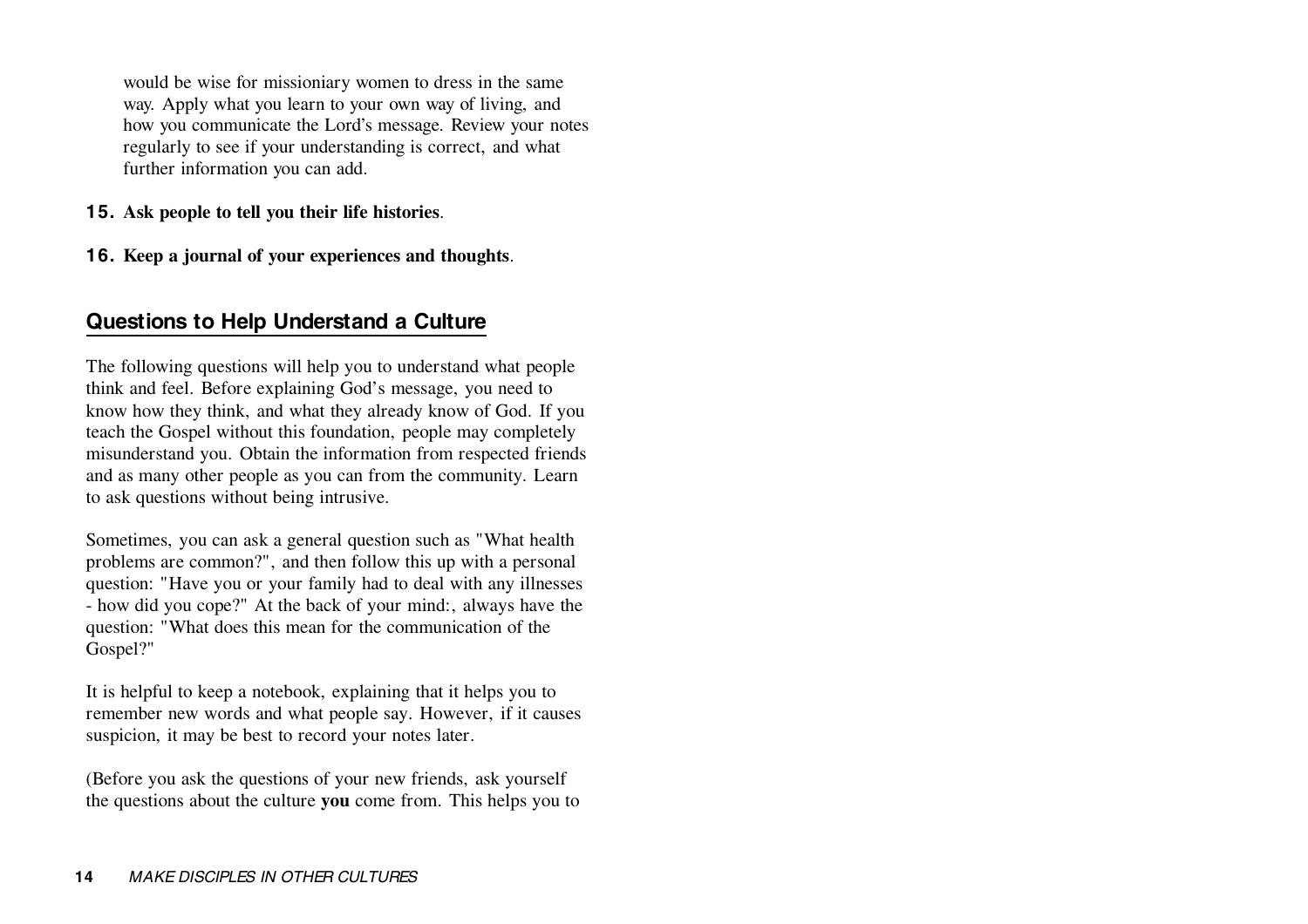understand where you are coming from in seeking to communicate with the people.)

#### **General Questions**

- **1.** What does the people group call itself? (it may be different from what others call it)
- **2.** Can they draw a map of the area in which their people live? What are the important places?
- **3.** What are the most important events in a normal year (the seasons, changes of routine, etc.)?
- **4.** What are the most important events in their history?
- **5.** What makes this people group different from other people groups?
- **6.** How has the geography of their homeland affected their lifestyle?
- **7.** In which geographically and culturally near people groups are there Christians who are acceptable to the people? (They could help to evangelize the people.)
- **8.** What language do they speak? Do they speak other languages? What is the literacy rate? Which people cannot read? What is the reason for this?
- **9.** What does your neighbour do during a normal day?What does his wife do? (in many cultures it is best if this is asked woman to woman)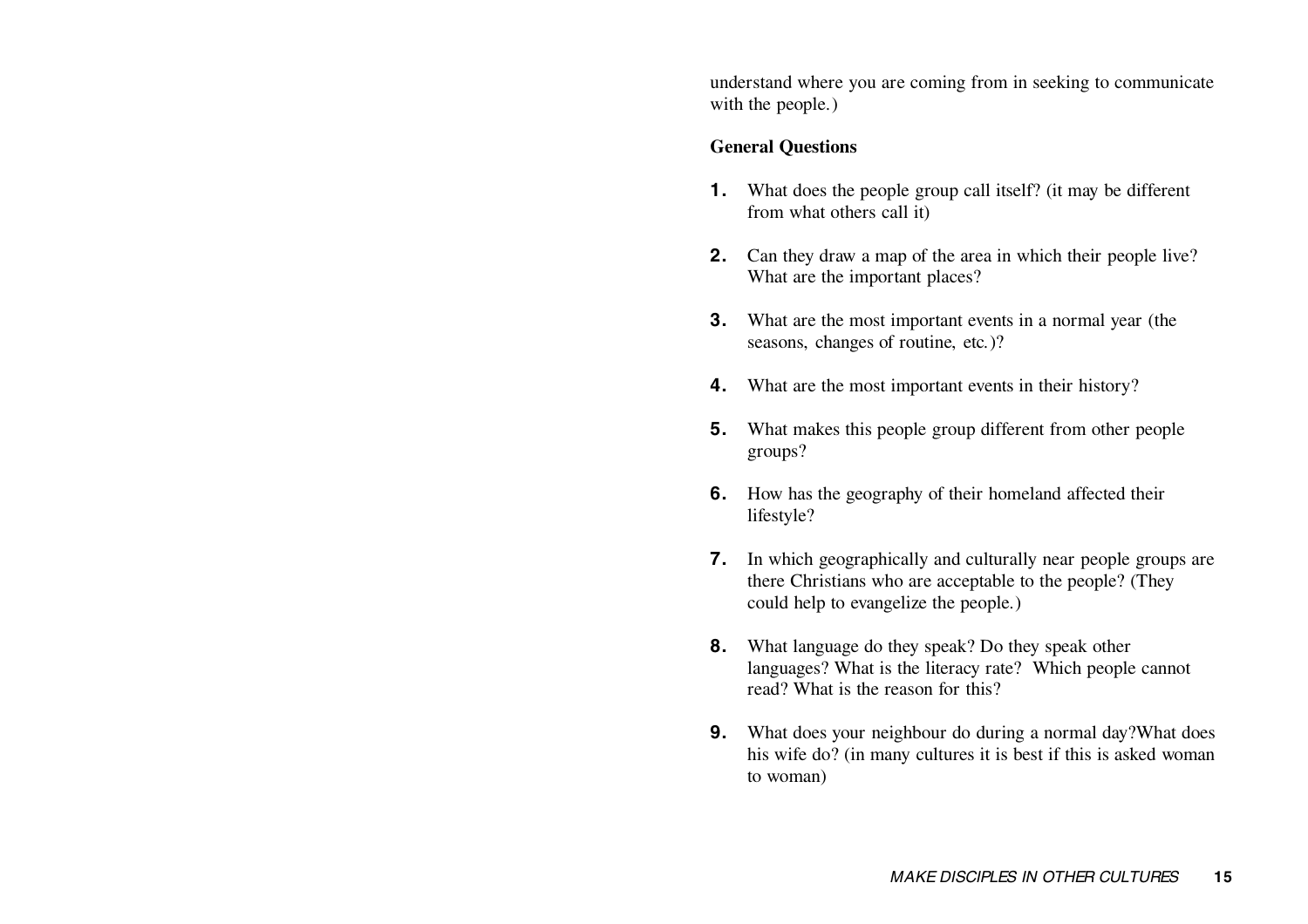**10.** What other important activities do they carry out during the week? When?

#### **Basic Needs**

- **11.** What do they eat? Where do they obtain this food? What are common recipes?
- **12.** Is clean water available? In what locations? Is water treated?What is the drainage system like?
- **13.** How do they heat food and warm their houses?
- **14.** What are their houses and other buildings like?
- **15.** How do they support themselves economically? What are the major economic activities?
- **16.** What health problems are common? How do they protect their health?
- **17.** How developed is their technology? What traditional technologies exist?
- **18.** What are some of their needs at this time?
- **19.** How much do they help each other?

#### **Ways of Relating to Others**

- **20.** How do they greet each other? Are there different greetings for different classes of people?
- **21.** How do they express friendship? (Do they ask for things? Do they give presents? Do they visit each other in their homes?)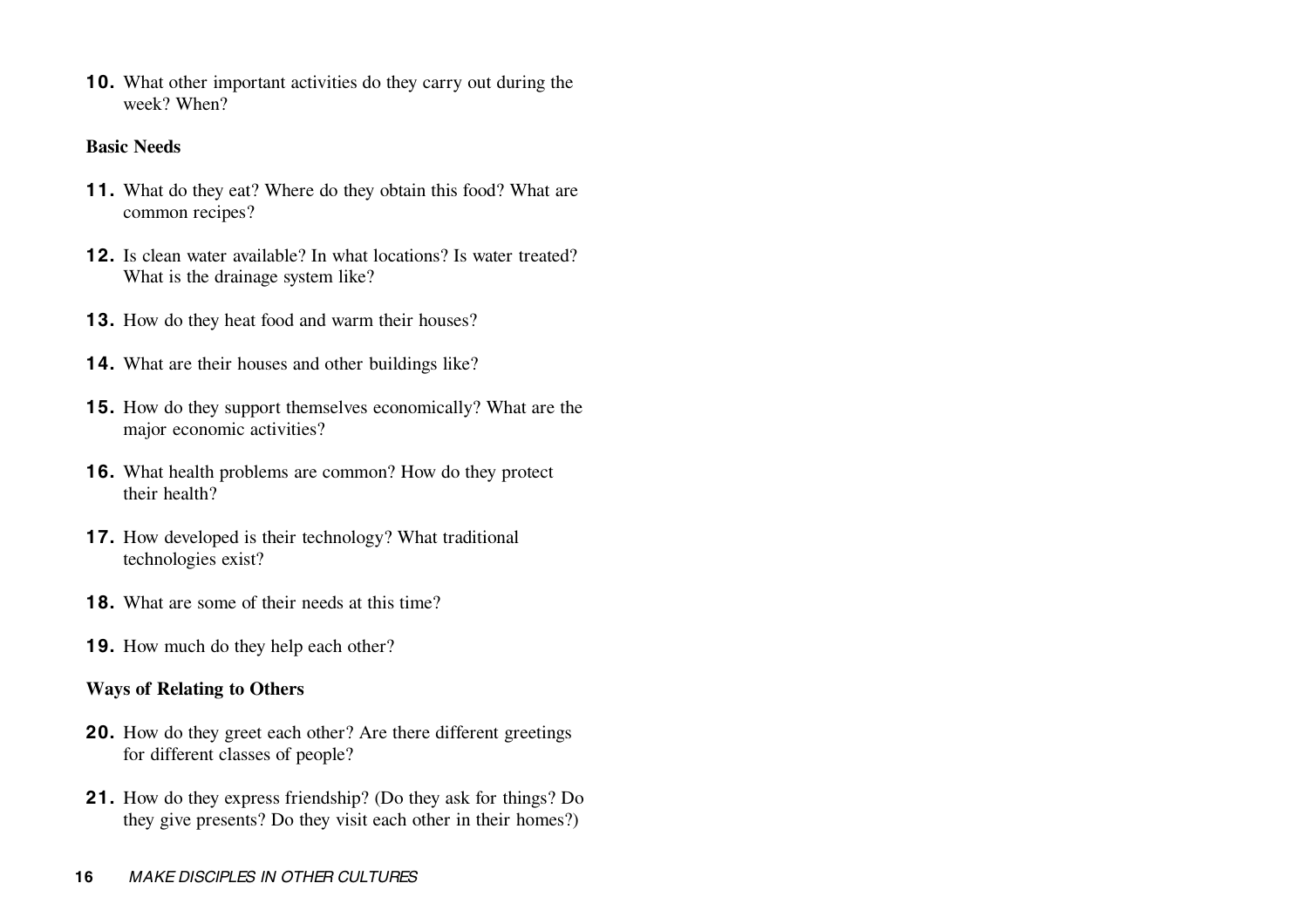- **22.** What are the main facial expressions and bodily gestures of the people (communicating with their eyes, hands, facial expressions, etc.), and what do they mean?
- **23.** How far apart do people stand when speaking? How does this vary in different situations?
- **24.** How do people indicate something at a distance (pointing with the finger, eyes or lips, in any other way)?
- **25.** Are there different ways of speaking to different people (e.g. speaking to family, friends and strangers)?
- **26.** What use and meaning do their clothes, colours, decorations, furniture, and other implements have?
- **27.** On what occasions do they give presents?

#### **Family**

- **28.** What is the family structure like (e.g. do grandparents live with families)? How strong are family relationships? What is the divorce rate?
- **29.** What importance do different relatives have? (e.g. to whom would someone go for help in different situations?)
- **30.** How does their inheritance system work?
- **31.** How are marriages arranged? How do people prepare?
- **32.** What is the correct attitude and behaviour of men towardswomen, and of women towards men?
- **33.** How do they teach and discipline their children?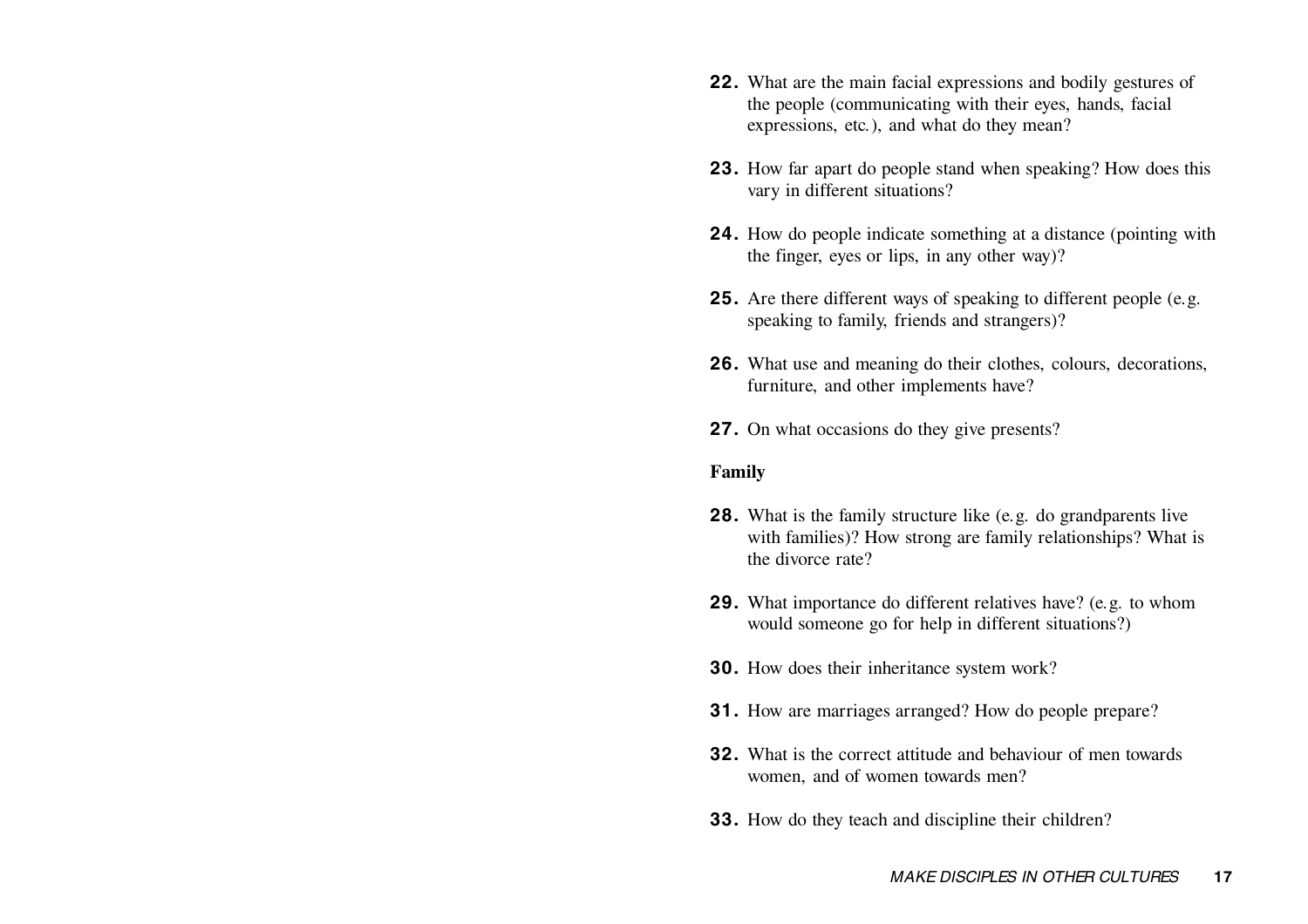#### **Communications and Transport**

- **34.** What literature exists in their language? Who reads it? Why?
- **35.** What other means of communication are used (e.g. radio, television, newspapers, books, videos, etc.)? What is their style and content? How is publishing arranged?
- **36.** What art forms are valued? What do they communicate?
- **37.** When someone is teaching others, does he stay standing or sit down? Does he sit on the floor?
- **38.** What systems of transport exist?

#### **Cultural Values**

- **39.** What ceremonies, religious festivals, holidays and celebrations are important (for example, birth, passing from childhood to adulthood, marriage, promotion and death)? Explain how they celebrate them, and what they mean. How would you relate the Gospel to any of these?
- **40.** Who are their national heroes past and present? What made them heroes?
- **41.** Which people are respected in the community? Who are not respected? Why?
- **42.** What are the normal topics of conversation of men, women, young women, young men, boys and girls?
- **43.** What do they find entertaining (their jokes and games)? What do people do to relax? What are common themes of jokes?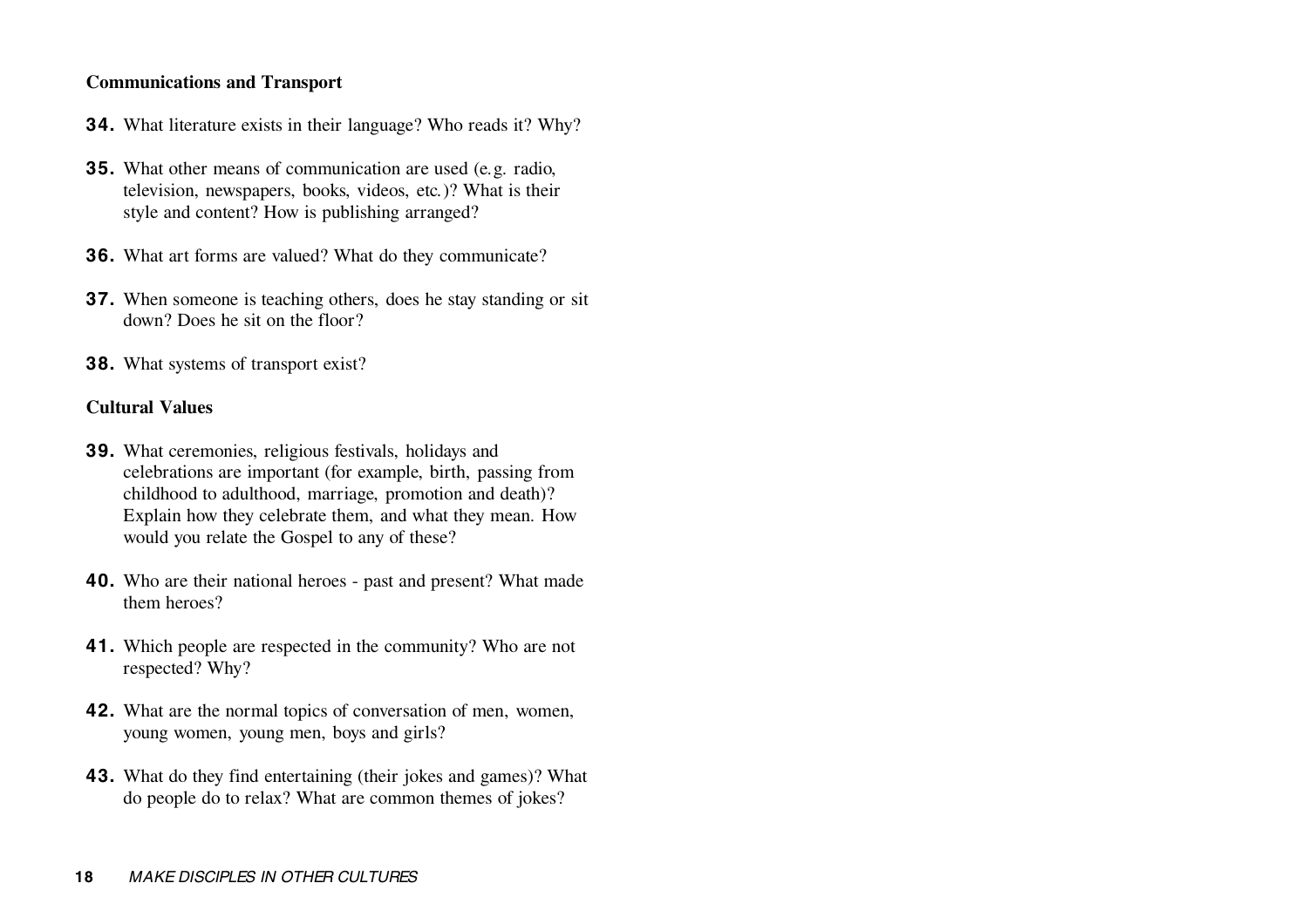- **44.** What themes are important in their songs? What musical instruments are used?
- **45.** What are common wise sayings or proverbs?
- **46.** What are common folk tales? What are the themes of thesetales?
- **47.** What attitude do people have towards time (for example, are they punctual or do they arrive late)?
- **48.** What things are private and what is shared amongst the community or between several families?
- **49.** What are the customs about borrowing and lending?
- **50.** Should all members of a community be alike, or can some individuals be very different in what they believe, do and say?
- **51.** Is competition good or bad? When? Why?
- **52.** Can one ever touch another person? Whom and when?
- **53.** What are most of their conflicts about (among husbands and wives, neighbours, in communities, and with other peoples)?
- **54.** How do they resolve conflicts? Do they use mediators?
- **55.** What are people most afraid of? What do they do when these things happen?
- **56.** How do people express happiness, sadness and anger?
- **57.** What changes have there been in customs over the last generation?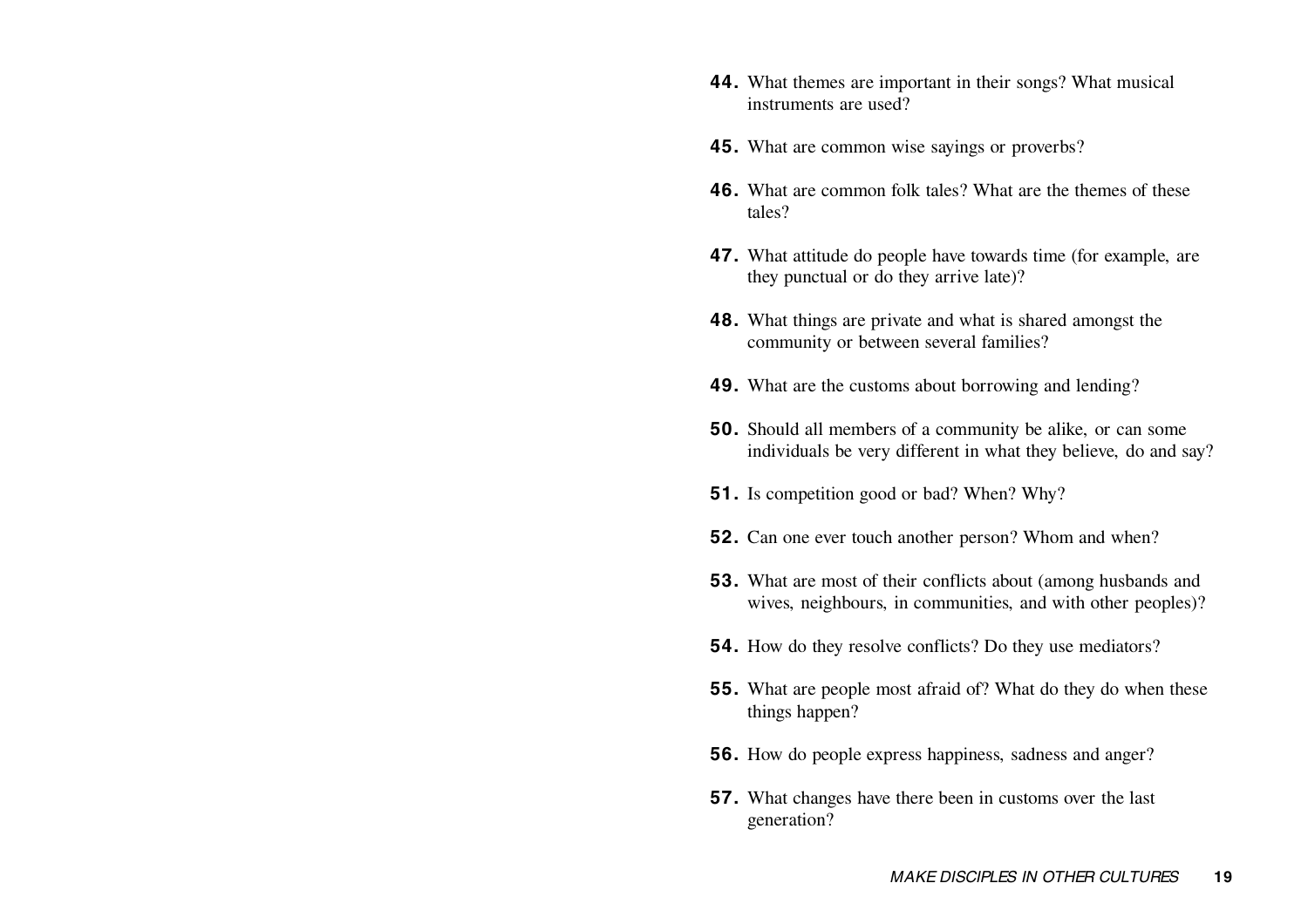- **58.** What other customs do people have which are different from your own? Why do they do these things?
- **59.** What customs appear wrong to you, but not to the people? Why?
- **60.** What opinions do non-Christians have about you, the other missionaries, and your work?
- **61.** What things in your own culture seem wrong to them, but not to you? (Ask your friends from the people: perhaps others will not want to tell you. Try to understand why your customs seem wrong to them.)

#### **Institutions**

- **62.** What is their legal system?
- **63.** What is their political system, locally and nationally?
- **64.** How are children and young people educated? What is taught, and who does the teaching?
- **65.** How do they learn the most common jobs and professions (by observation, instruction or by apprenticeship)?
- **66.** What is the basis of the economy? What are the prospects?
- **67.** Where do people gather to talk or do business? Do only men meet together?
- **68.** How do they defend themselves against their enemies?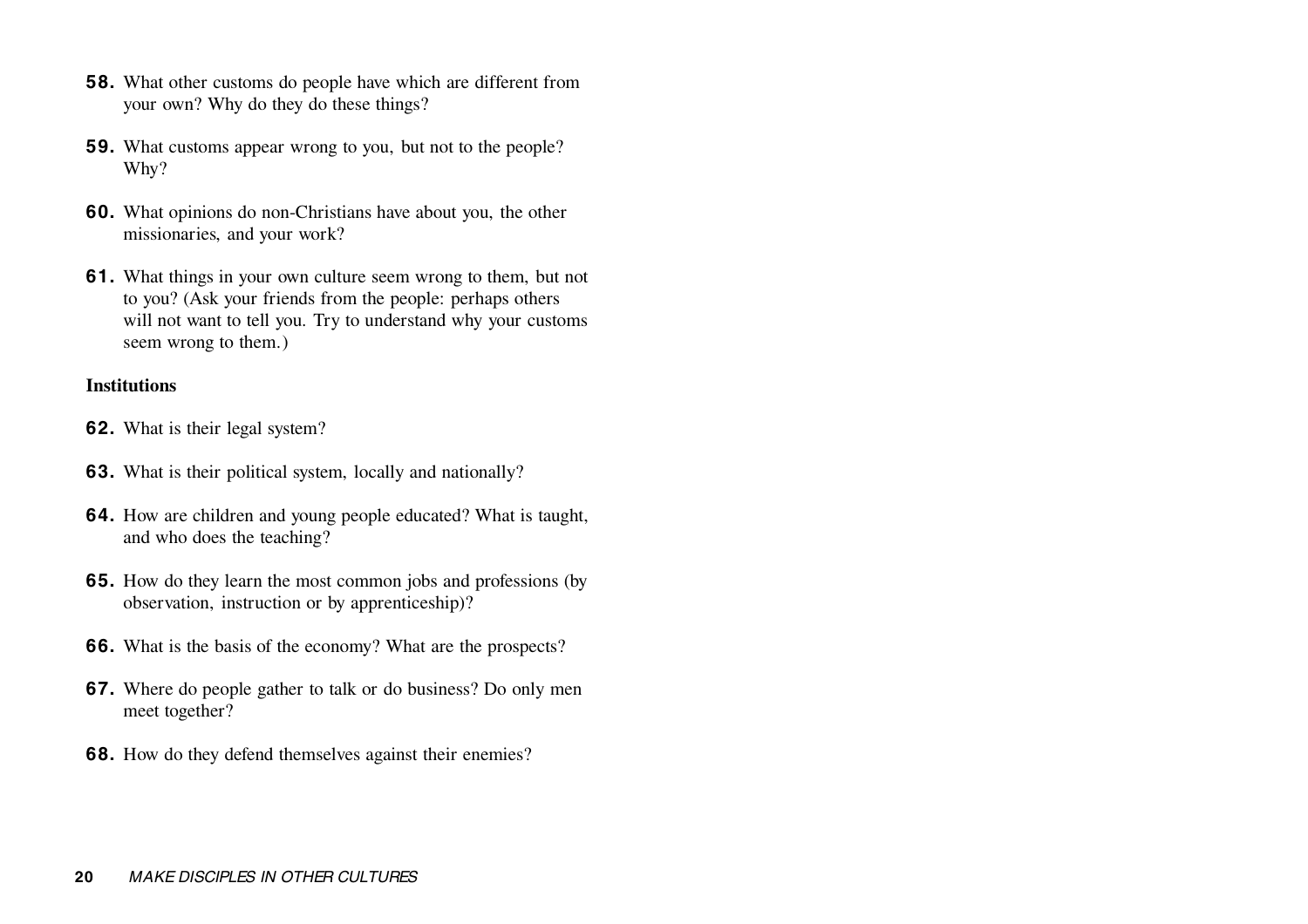#### **Community**

- **69.** What social divisions are there in the community?
- **70.** Are people drifting to the cities? Why?
- **71.** Do people with different customs or different ethnic backgrounds live in separate areas of the community? Why?
- **72.** Who make the decisions in the community, and how do they make them?
- **73.** How are leaders recognised?
- **74.** How does the community maintain its stability? how does it dissuade people from doing things of which it disapproves (e.g. laws, police force, taboos, patriotism, etc.)
- **75.** What changes have there been in the community recently? Where did these changes come from?
- **76.** Whose decision for Christ would best open the way for other relatives and community members to follow? (Try to make friends with such people.)

#### **Beliefs and Religion**

- **77.** Discover what the people already know about God ways in which the Holy Spirit has already been preparing them. Investigate if there are legends, proverbs or ceremonies which contain any truth about God and His character. Discover their beliefs about:
	- \* God (what do they call the God who made everything that exists: the Creator who was not created?)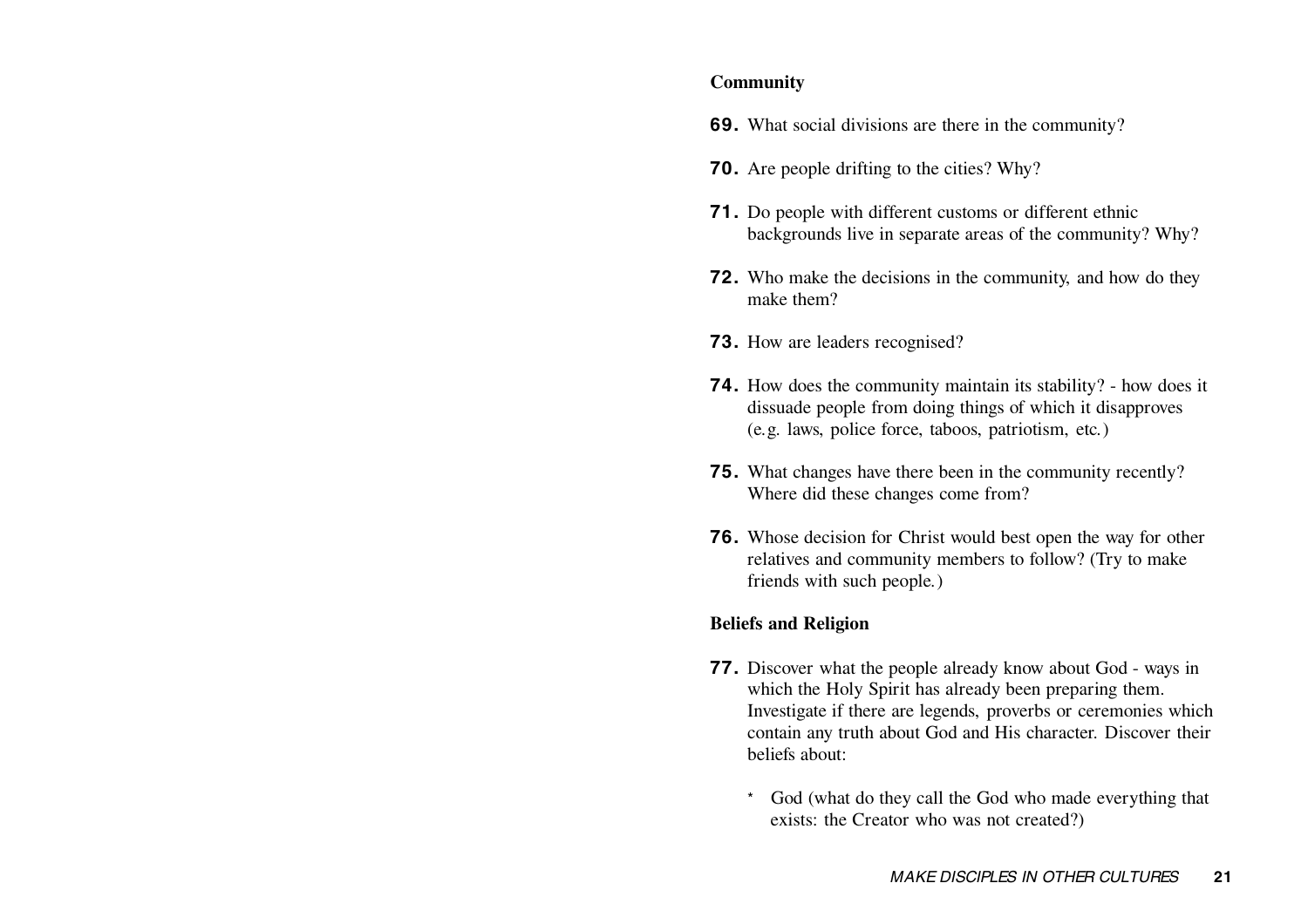- \*creation (where did they and everything else come from?)
- \*man
- \*the soul
- \* sin - how do they define it? What is their moral code what things should people do or not do?
- \* the characteristics that are most valued in a person (e.g. bravery, humility, punctuality, etc.)
- \*the spiritual world
- \*life after death
- \*the judgement (rewards and punishment)
- \* how they try to pacify God (or their gods) when they think that He is angry with them)
- \* their sacred writings: how should they be treated
- \* if there are special places for worship: what they are like, and who go there
- \* what religious ceremonies and worship activities they perform
- \* what they do in crises for example when there is no rain
- \*how they defend themselves against evil spirits?
- **78.** What things are of the highest importance for this society (for example, friendships, family, personal honour, their ceremonies, education, following the ancestors, earning money, punctuality, success)? Why?
- **79.** What is the purpose of people's lives?
- **80.** What are common sins? How do they define guilt?
- **81.** What do ordinary people believe about diseases and why people get ill? How do they treat illnesses?
- **82.** How do they communicate their beliefs, history and traditions to their children, grandchildren and to other people? (For example, some use stories, songs, poetry, dialogues, dramas,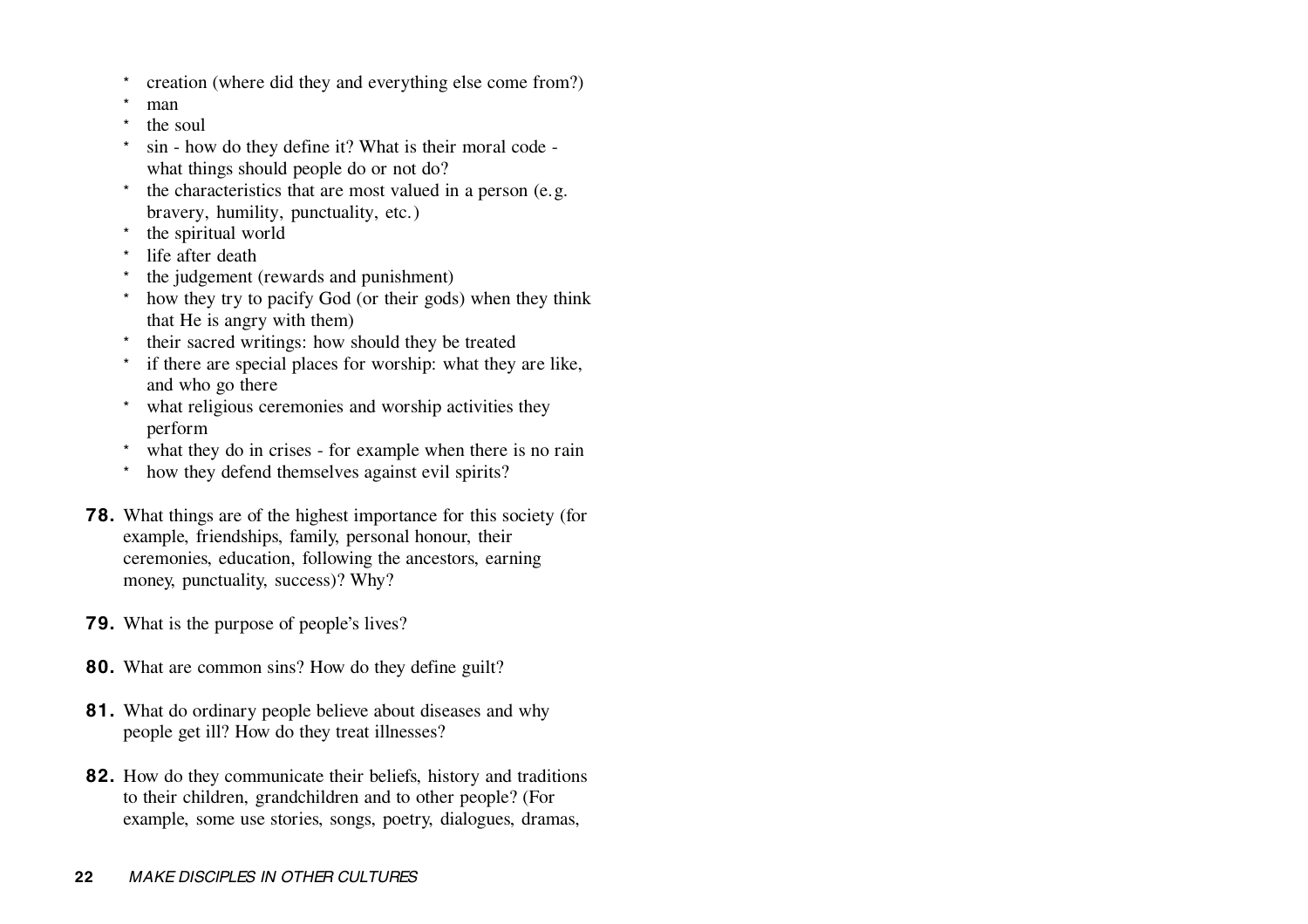craft work, art, music, etc..) You can use these methods to communicate the Gospel. What values or beliefs are expressed in these ways?

- **83.** Do they use music in their religion?
- **84.** How fervently is the main religion practised by the people?
- **85.** Which other religions have any influence?
- **86.** What motivates them in their religion? (e.g. the fear of God, desire for immortality, fear of their ancestors' spirits, etc.)?
- **87.** What movements are there in their religion? (for example secularization, fundamentalism or superstition)
- **88.** What are the greatest fears that people have?
- **89.** How do they define shame?
- **90.** What previous contact has there been with the Gospel? What is their present attitude to Christians?
- **91.** Who are the religious leaders? How are they chosen? What is their attitude towards their religious leaders?
- **92.** If these people had contact with Christianity, how and when did this happen? What were the results? How has church growth ocurred?
- **93.** How would the Lord Jesus become flesh and minister to thepeople? How would He relate to them?
- **94.** How would a new community of Christians act, worship, fellowship, and evangelize?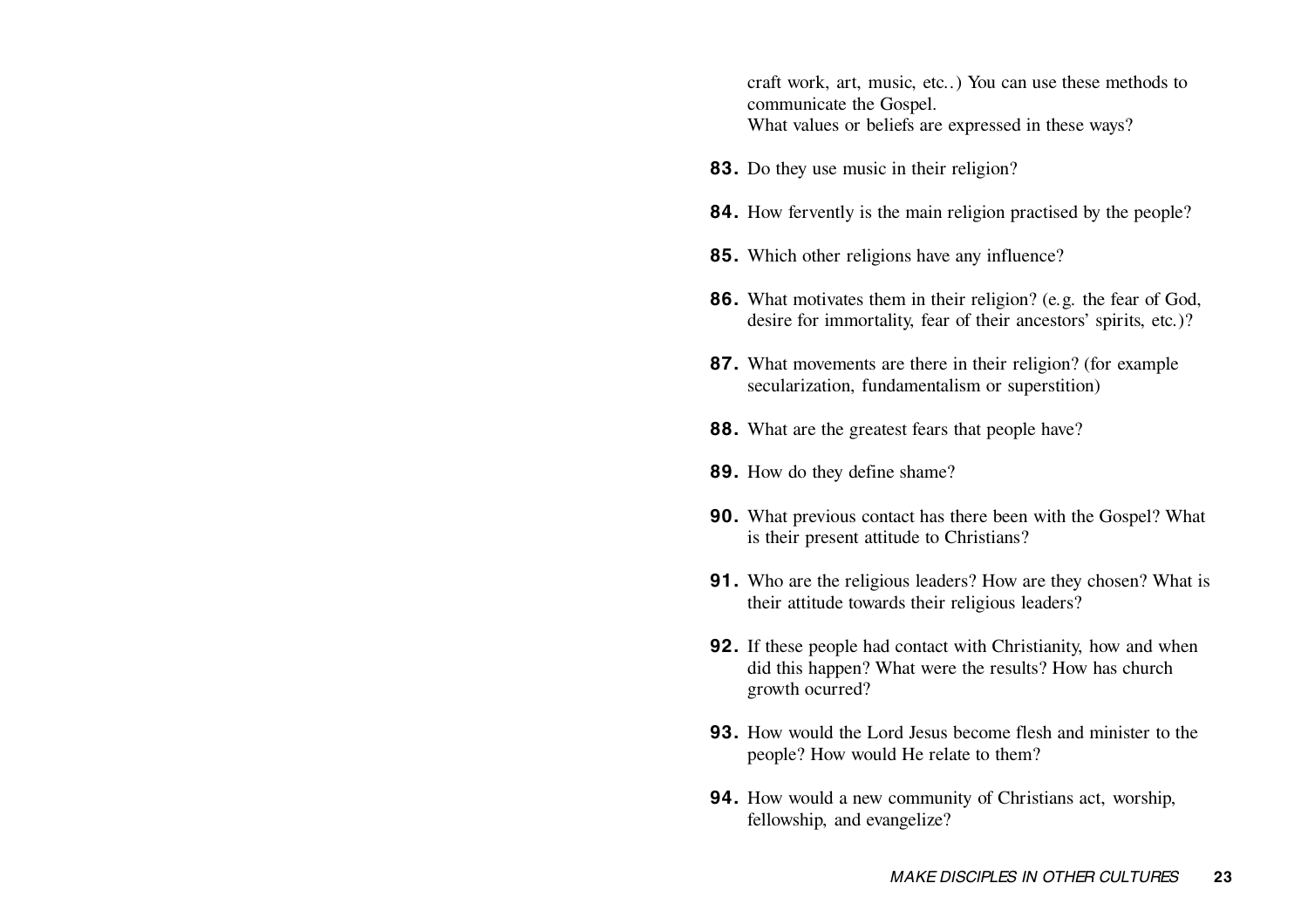# **The Gospel as Good News**

The Gospel is good news for people and not primarily a criticism of their culture. We call them to change their allegiance from any other god (or no god at all), and turn to the living God, believing in the Lord Jesus Christ who will give them forgiveness through His death, and eternal life through His resurrection.

Use examples taken from their life and culture. In the Gospels, the Lord used people's customs to explain the Kingdom of God: He spoke of the Good Shepherd because people knew how to look after sheep. He spoke about sowing and harvesting because people worked in agriculture. Paul also illustrated his teaching with local customs (Acts 17:22-23). He began with what they already knew, and built on that.

On one occasion, working among a tribe, some missionaries distributed tracts against beer drinking. Many people in the tribe produced beer. Previously, people had shown quite a lot of interest in the Gospel. However, when the chief saw the tract, he prohibited the missionaries from returning. Even before the Gospel could put down roots, condemnation of a cultural practice destroyed the work. People should see that God is basically supportive of their way of life, their values, and families: not that the Gospel is primarily about condemnation of some practices.

This does not mean to say that we approve of every practice. However, we do not begin our work by condemning these things. For example, the practise of keeping slaves is not explicitly forbidden in the Bible. However, the biblical principle of the equality of all men has led many countries to abolish slavery. It took years for Christian principles to transform this practice. In a similar way, it may take a long time for every aspect of a people's culture to be transformed.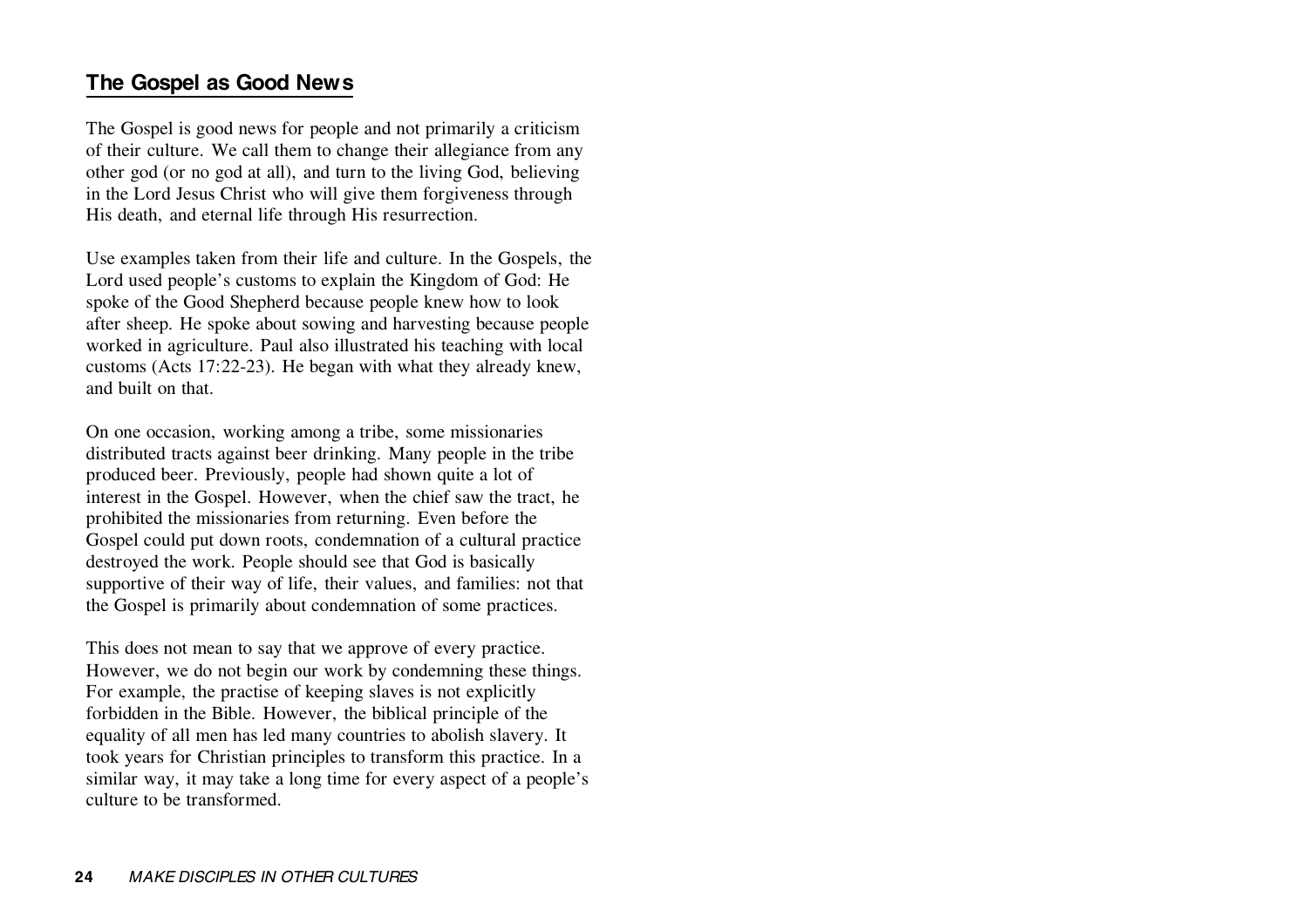Share in the activities of the people as much as you can. However, sometimes you will be invited to participate in something unlawful for a Christian: something which fosters idolatry, immorality or injustice. An example would be a spiritist session. Explain why you cannot participate (before they invite you, if possible). Try to decline the invitation in a way that does not break the friendship.

### **Steps to Effective Evangelism**

- **1. Pray to God for His guidance, wisdom and power**. Prayer is basic to everything else. A culture opens to God only by His miraculous grace. Evangelism is a spiritual battle.
- **2. Think about what they already know about spiritual matters.** (See the answers to your questions from page 21.)

There often exist things in common between the Bible and a people's religion. Identify and enlist every possible aspect in the culture as a peg to which to connect the Gospel message. Some tribes in Africa believe in a great God who is above all other "gods". This "great God" is like the almighty God of the Bible. Muslims believe in one God, that the Lord Jesus was a prophet, that He will return to earth to reign, and that He will kill the Antichrist. Some sacrifice a sheep for the forgiveness of their sins — one can relate this to the Lord's sacrifice on the cross. These parallels awaken people's interest. However, people's ideas are often incomplete and corrupted, so you must teach with care.

In Acts 17:22-31, Paul saw many altars in Athens. One had the inscription "To the unknown God". Paul said, "I'm going to tell you about this God that you have not known about until now." People were interested in his message.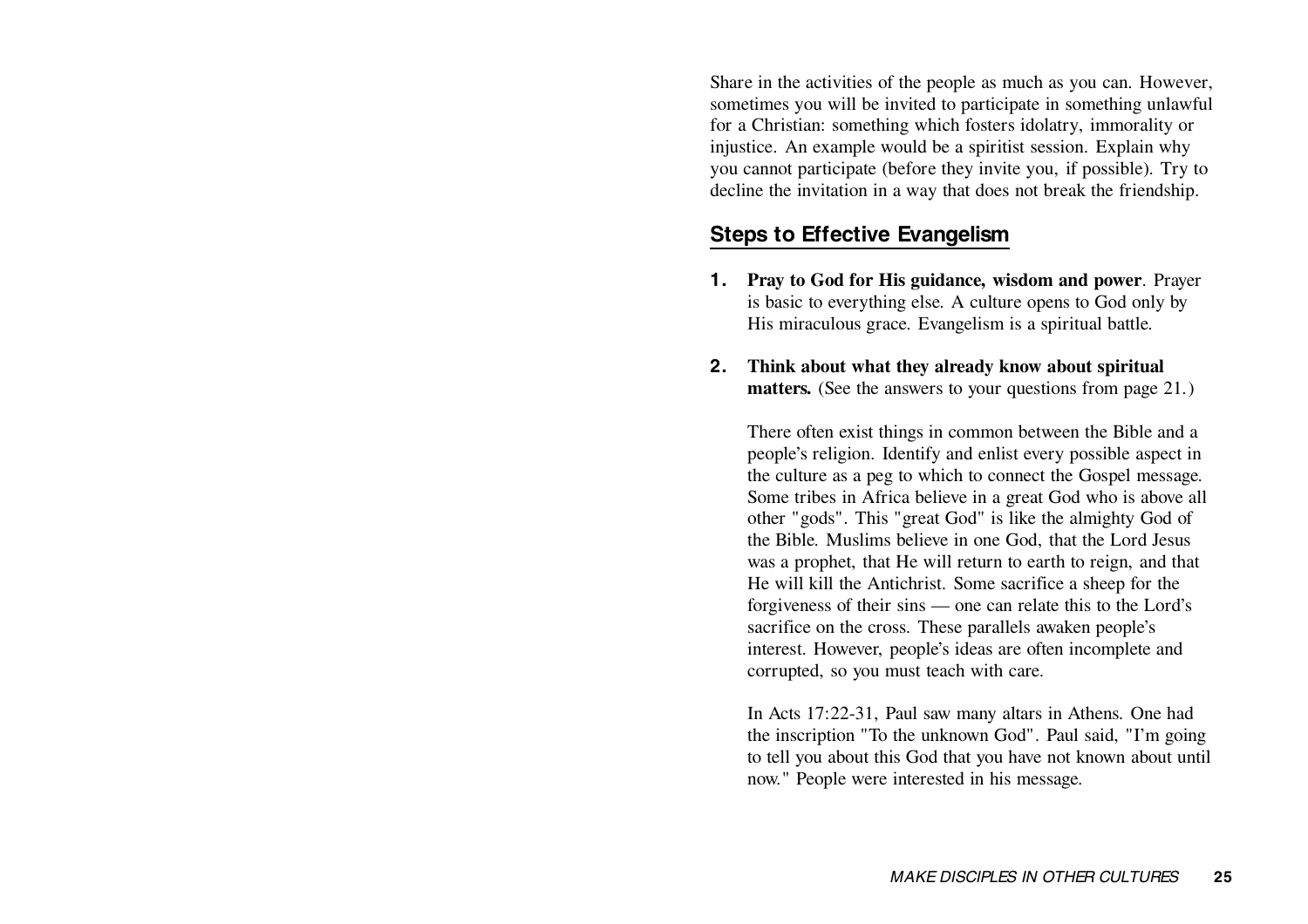If people are afraid of evil spirits, we can explain that the Lord Jesus Christ is more powerful than evil spirits.

- **3. Investigate people's hopes and needs, especially those that their old religion does not satisfy**. People will only change if they feel a need to do so. Many are looking for the meaning of life, peace with God, and help with family problems. Relate the Gospel to the needs that they feel. Help them to see and trust in God's power and help when we pray to Him through the Lord Jesus.
- **4.** Prayerfully imagine what multiplying churches would look like in that culture. How would they worship? How would they train their leaders? How would they evangelize? Think back from this to consider how to go about your work. Will you need help from Christians from another culture who are closer to the people than you are?
- **5.** If possible, always work first with heads of households who are responsible, accepted, typical members of the community. These should be good potential channels of the Gospel to other members of the community. Beware of those who attach themselves to you only because they think they will receive some material benefit, or want to travel to another country.

A people movement occurs when a group of people - large families, villages or communities - after instruction in the Gospel, decide together to become Christians; this group decision helps influence other groups to decide to become Christians too. At least two-thirds of all converts in Asia, Africa and the Pacific have come to faith through people movements. For example, the tens of thousands of Muslims who became Christians in Indonesia between 1966 and 1980came not as scattered individuals but by whole villages and extended families. In a people movement, people are going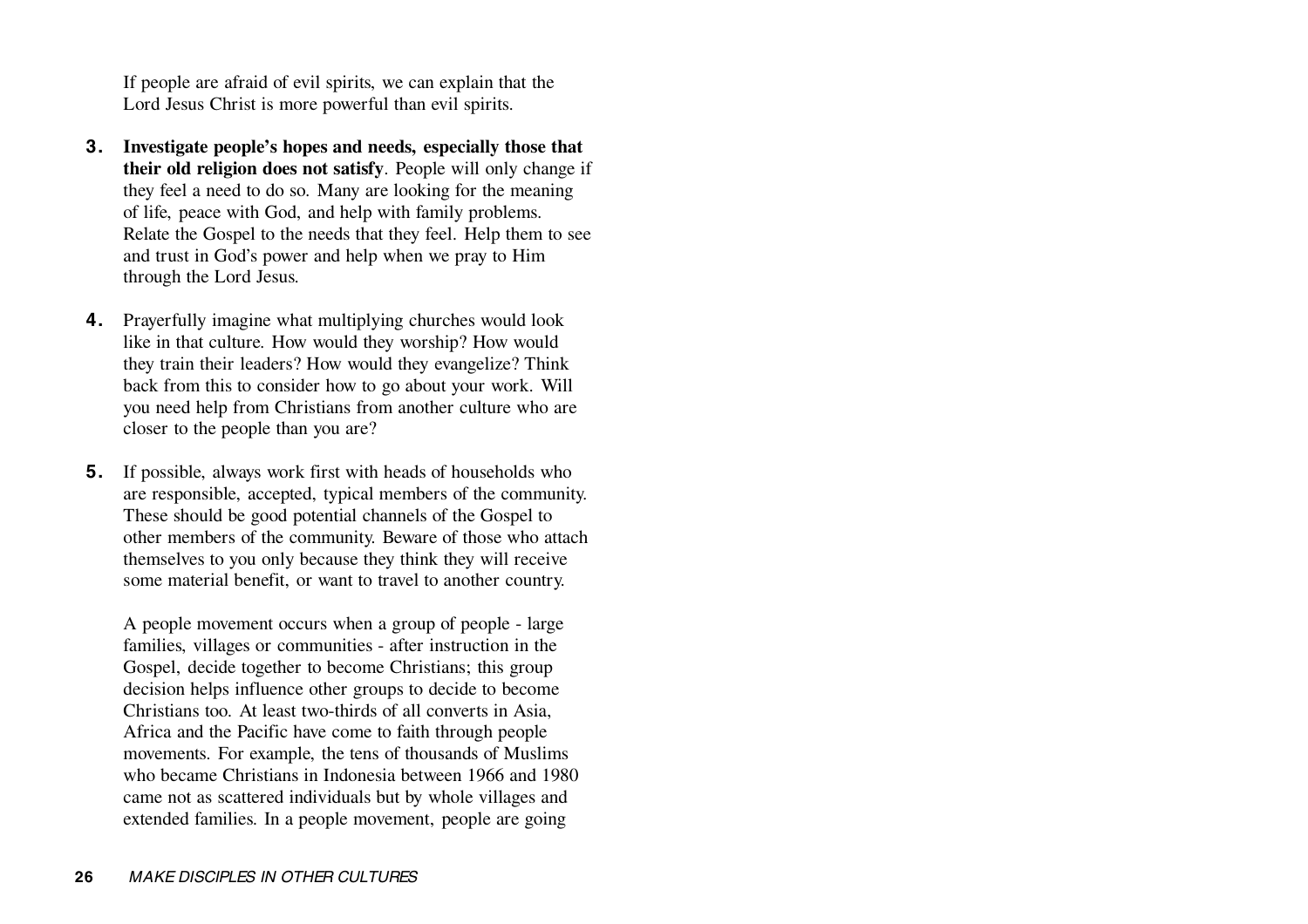with the tide rather than against it. The Gospel flows along family and friendship lines. **To take advantage of this, work within one group: do not try to mix people of different groups**. Concentrate on people from one economic and social class. Although different members of the team have different ministries, all should concentrate on the same group and class of people.

**6.** Teach the Gospel as their friend, in a way they can understand, related to their everyday life, customs and unfulfilled needs.

A good example comes from a certain part of Indonesia: When tribes there made war on each other, they could become reconciled by means of a "peace child": to secure peace, one tribe gave the eldest child of their chief to the chief of the other tribe to be brought up as his own son. During the life of the child there would be peace between the tribes. Previously, the missionaries had evangelized without success. Then they discovered the custom of the peace child. They explained that Jesus is the Peace Child, sent from God to bring peace between Him and us. Risen from the dead, Jesus lives for ever to maintain peace with God. With this explanation began the conversion of the whole tribe. They understood the Gospel through an example from their own culture.

Concentrate first on that part of the Gospel that they understand well. Afterwards, through this "eye-opener" one can then communicate all the essentials of the Gospel: God as our maker, our sin against Him, the Lord Jesus - who He is, what He has done, and what He will do, repentance, faith and disicipleship, the Holy Spirit. Do not leave out anything just because they may find it unpleasant: they must hear all God's message. Show that the Bible is a historical reliable book.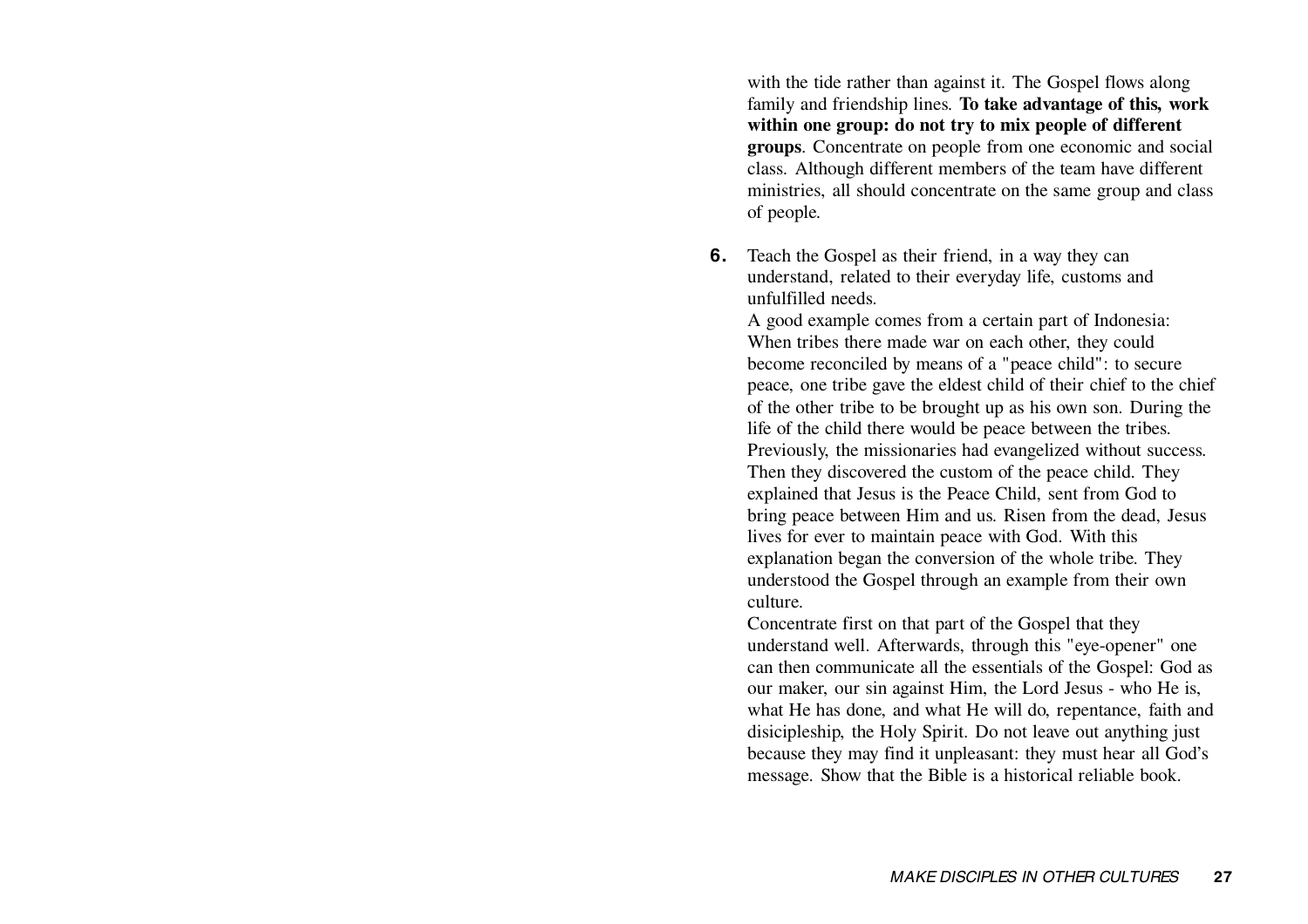**7.** Encourage them to turn to God, believing in the Lord Jesus Christ. We are looking for a verdict in favour of the Lord. Do not seek premature conversions. People must understand what they are doing. In the book of Acts, many families and intimate friends were converted and baptized together. Try to win whole families and groups, not just scattered individuals. Encourage those interested in the Gospel to decide together with their families and friends to follow the Lord. Constantly teach that in Christ families are stronger and happier.

Try not to isolate those who are interested in the Gospel from their families, even when there is opposition. Try to maintain these close loving relationships: the Gospel will run along them to the other family members and friends.

#### **Other Suggestions:**

- • Use simple Bible stories about the Lord Jesus Christ's power to save and heal, and the value of His death and resurrection. Other stories, such as creation, the fall, and Noah's ark, can help set the scene. People usually learn better from stories and illustrations than by teaching "pure doctrine".
- • Talk about sins which they already acknowledge in their culture. Otherwise there may be no conviction.
- $\bullet$  Use local vocabulary to refer to spiritual truths. It may not be ideal, but you can explain the new Christian meanings. Do not use foreign words.
- • Allow time for the Lord's message to be discussed and absorbed by the community.
- $\bullet$  Teach in a way that the new believers can easily imitate, and that does not depend on technology they do not have. Use their forms of expression: art, dramas, poems, songs, storytelling, etc.. In this way they can spread the word easily themselves.
- • Help heads of households (even those who are not yet converted) to teach their families.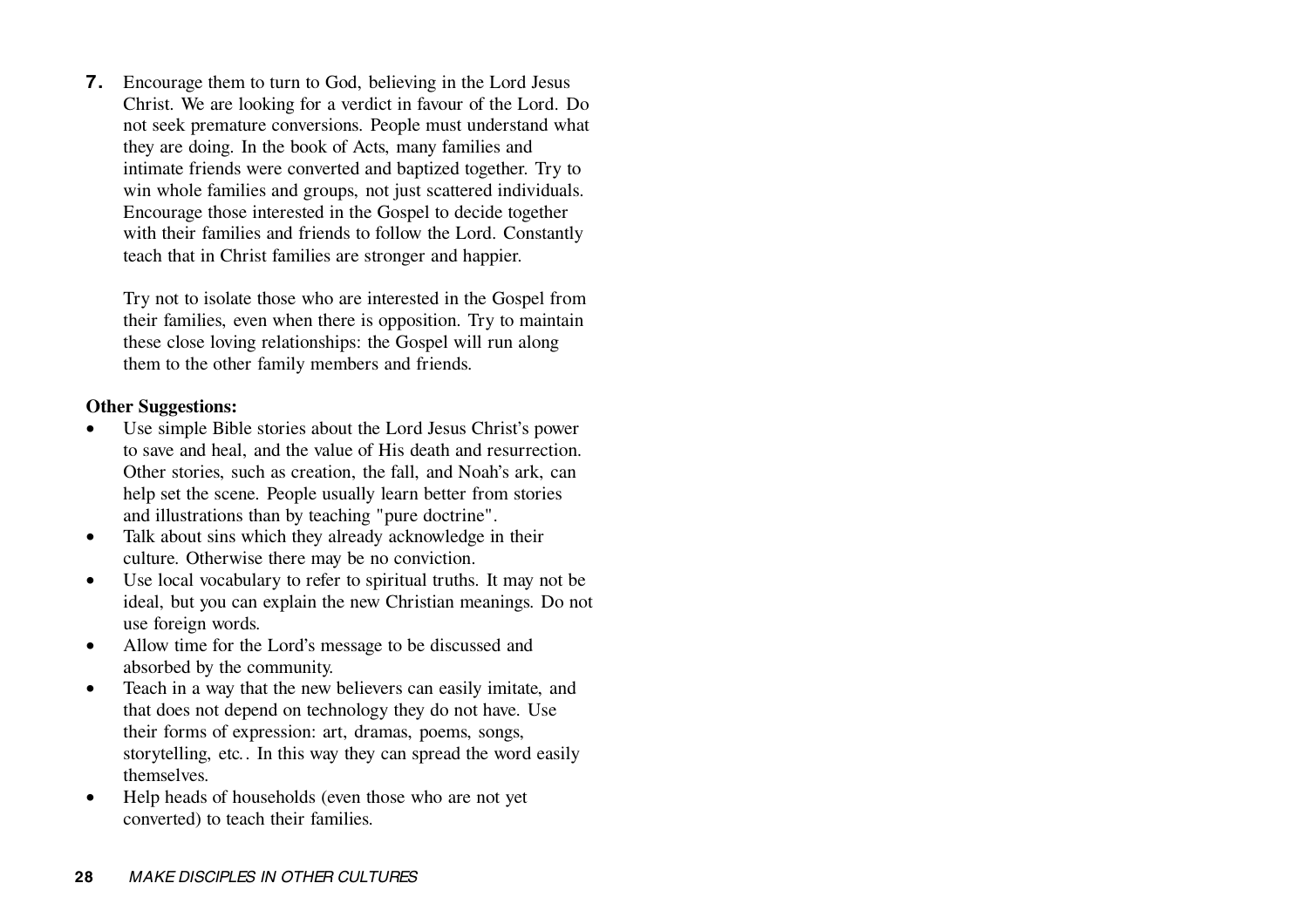- • Use other local forms of communication (e.g. dramas and poetry) to help those who are beginning to understand the Gospel to teach it to others. Encourage new Christians to be salt and light in their family and community by their good lives and deeds. Encourage, too, enthusiastic communication of the Gospel by new converts to their friends and relatives. In circumstances where persecution arises, it is often important to let the good works and changed lifestyle lay a foundation for verbal witness.
- • Help the new churches to organize as cells which have the power to form other cells easily, and where new leaders can be trained.
- • Take advantage of common courtesy. Avoid confrontation whenever possible: arguing may make enemies. When there are different opinions, first listen. Then others owe you the courtesy of listening to you.
- • If you try to integrate people of different cultures in one group, the strongest culture always predominates: those of the weaker culture feel left out. Do not oblige the people you want to reach to meet with another social group. (After conversion you will teach them to accept people of every race, language and culture as equals - but they will probably not meet together all the time.)
- • Witness where you are vulnerable and unconverted people are in control - this way people do not feel threatened, and are able to make a decision more freely.
- • Help unconverted heads of families to pass on the teaching to their families.
- • Use several complementary ways of communicating the Gospel. This adds impact to the message.
- •Help them to learn key Bible verses.
- • Answer questions about the Gospel with your personal testimony. Personal stories give credibility.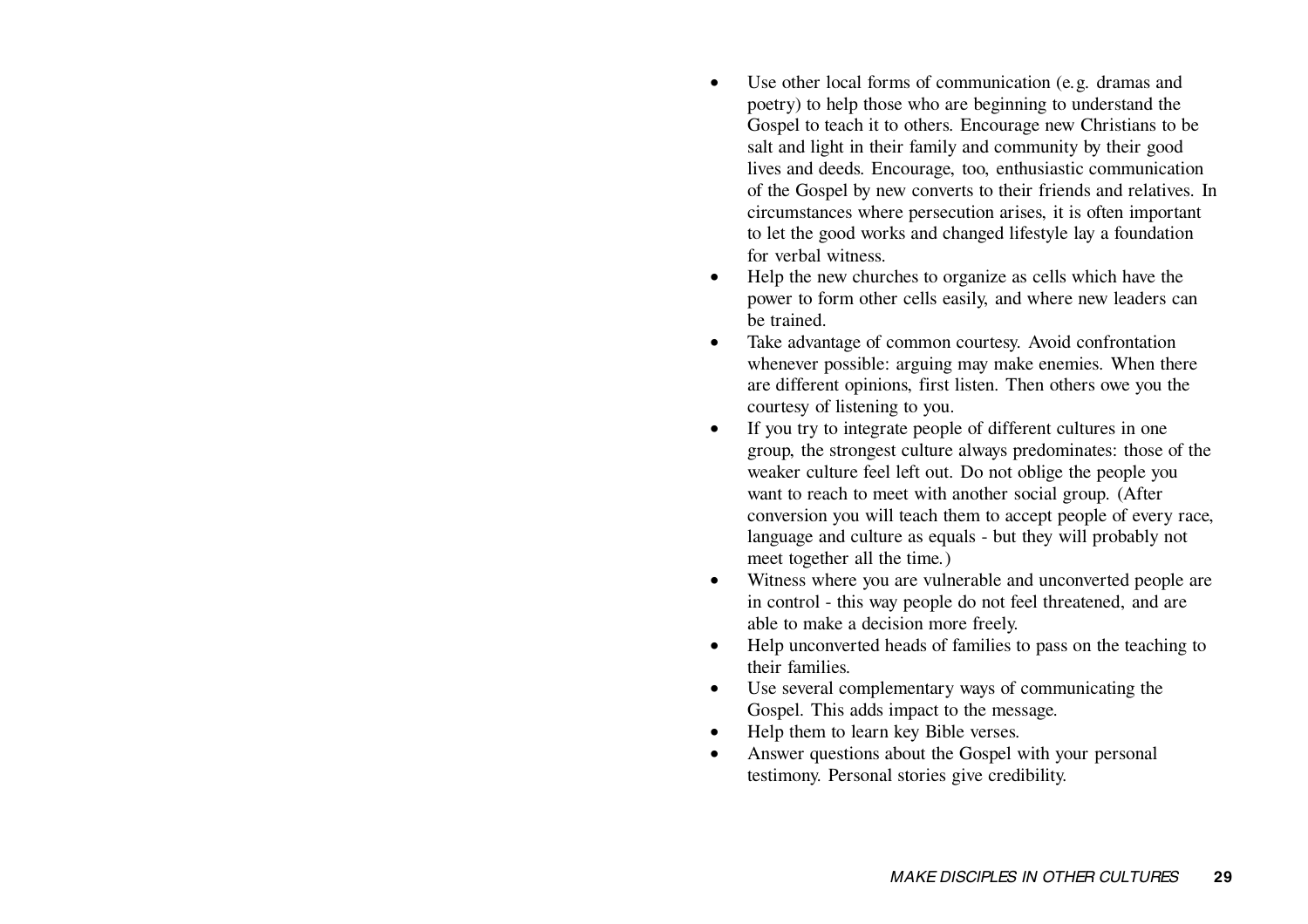- • Baptize those who believe. Baptism, rather than "going forward" or "hand raising" was the New Testament sign of becoming a Christian.
- $\bullet$  Keep converts in a strong, loving relationship with their relatives and friends. They and their friends should feel that by becoming Christians, they have become better members of their own people, and not that they have joined a foreign group.
- • Help the new converts to obey all the Lord's commands as the new church did in Acts 2:37-47 (Repentance and faith, baptism, receiving the Holy Spirit, the apostles' teaching, brotherly love and fellowship, breaking of bread, prayer, giving, worship, and evangelism). Help them to love each other in many practical ways as members together of one body in Christ.
- • Prepare converts for opposition or persecution (1 Peter 4:12-19, etc.).
- •Teach adults to read, if necessary.
- • The style of worship must fit the culture. It may be very different from your worship in your own culture. The style of leading worship must be simple and imitable by quite new Christians.
- • Start the new church meetings in homes of the people: not in your own. Avoid simply inviting new converts to worship with the team. Rather, help them to start their own *completely new group*, within their own culture and community. There may be only one or two new converts plus a team member, but the Lord Jesus has promised to be present (Mt. 18:20).
- $\bullet$  At the first worship meeting, the new believers and their family and friends should outnumber outsiders, so that the church is born with its own cultural and community identity (some team members may have to stay away).
- $\bullet$  Celebrate the Lord's Supper in homes or other private places. This was the centre of worship in the early church each week. Family or friends can observe until they are converted.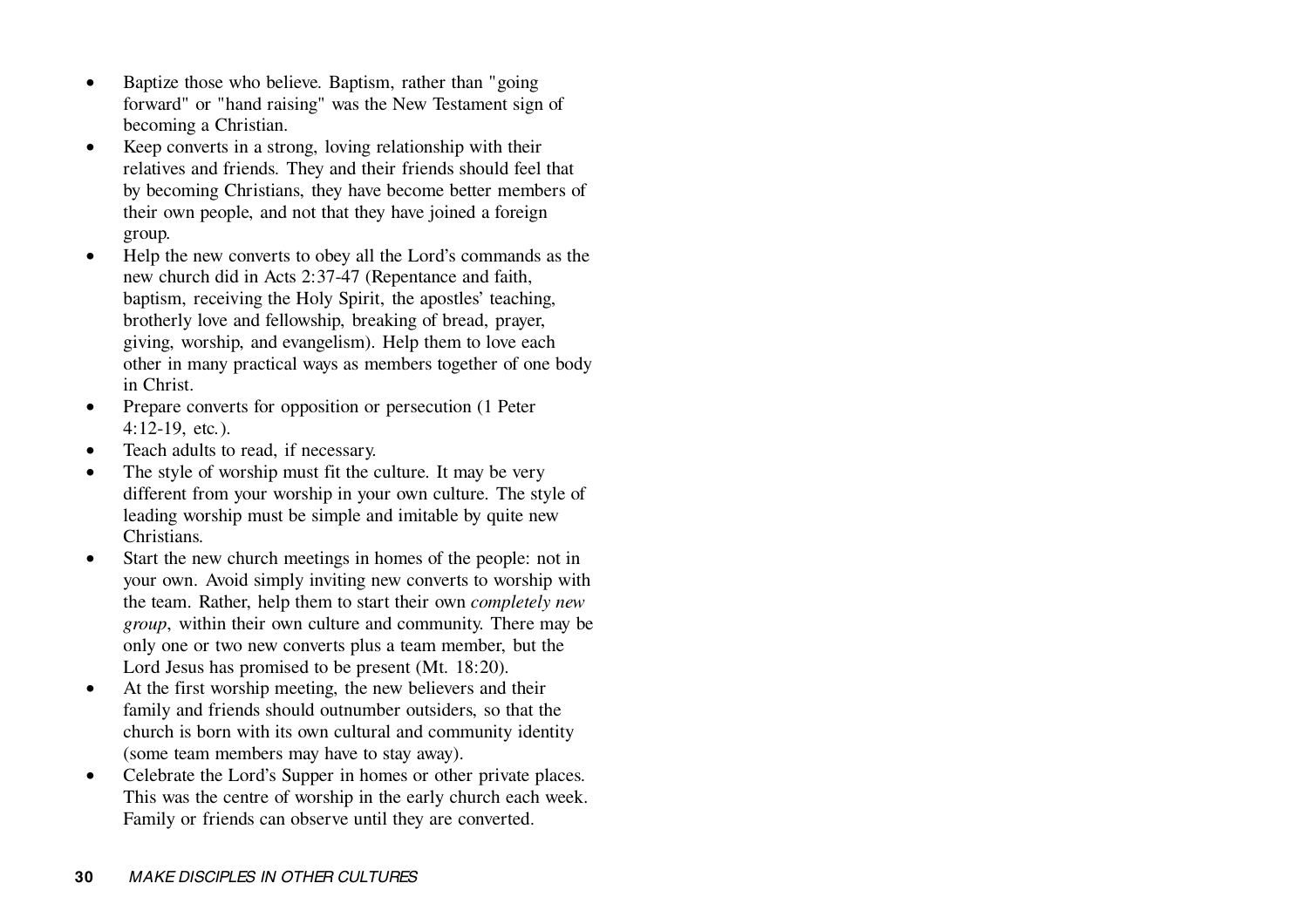- • Help them to develop their own style of worship. For example, if they prefer to pray on their faces, or in other ways, it is up to them.
- $\bullet$  Worship without foreign musical instruments, electrical equipment or Western songs. Help new Christians compose worship songs using their own style of music: at first, they might use Psalms without any music at all.
- • Immediately mobilize local leaders to lead meetings using a simple style of service. Do not open the worship meetings up to the general public until local people are always leading.
- • At least at the beginning, there should usually be no Western style preaching: rather telling Bible stories and sharing the application.
- • Train local leaders, giving them responsibilty as soon as possible.
- • After conversion, teach them to become obedient disciples. If people are illiterate or semiliterate, daily services using Scripture passages such as the Lord's Prayer, the Ten Commandments, Psalm 23, Romans 12:9-16, the Apostles' Creed and hymns are very helpful for people to grow in the faith. Constantly repeated Scripture passages, perhaps chanted or sung, give comfort and strength.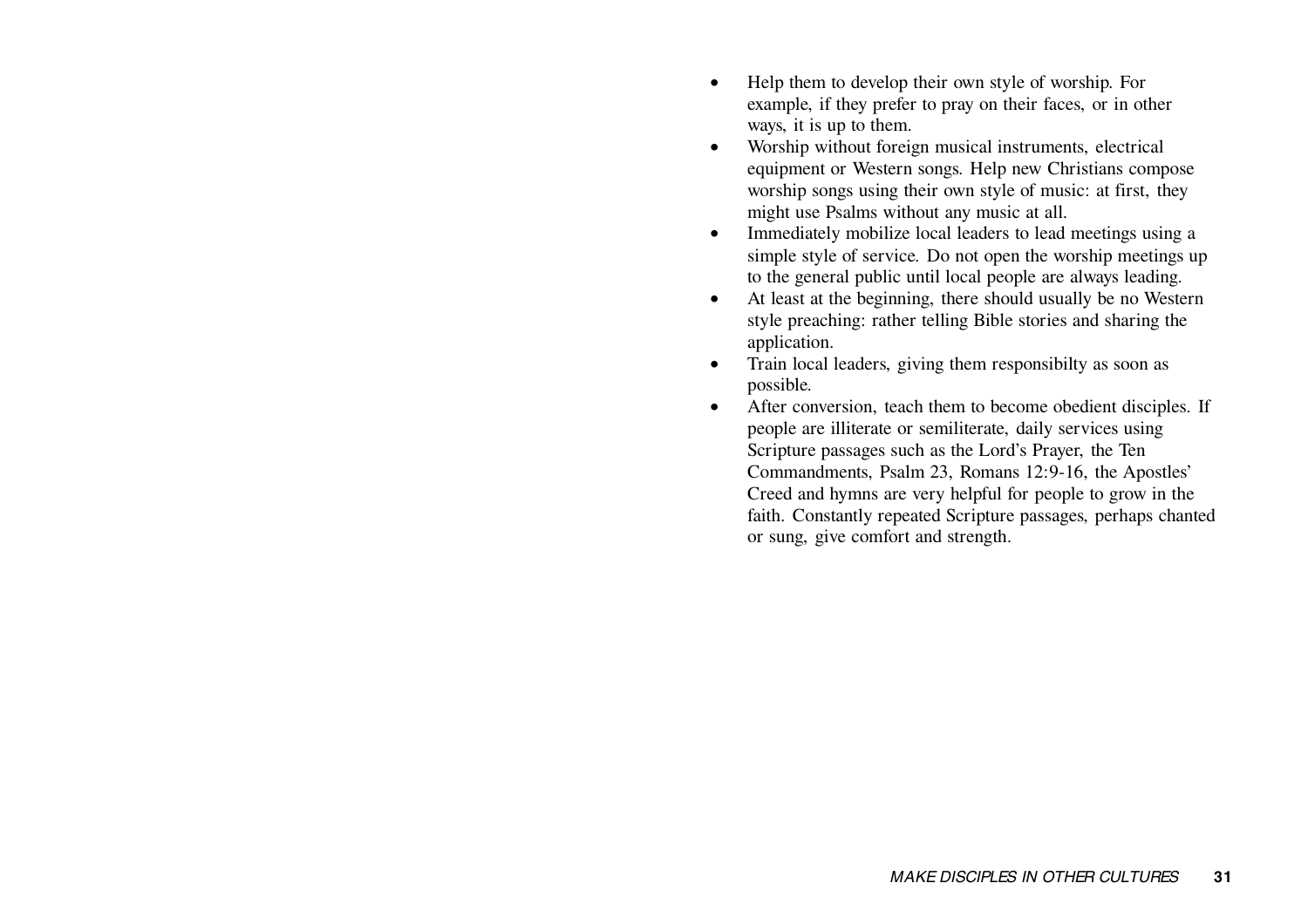# **The Effect of the Gospel on the Culture**

#### **TO TRANSMIT INTO THE NEW CULTURE:**

Teach the Gospel of Christ - and nothing more. According to 1 Cor. 2:1-5, Paul evangelized the Corinthians not with words of human wisdom, but spoke only of the Lord's death and resurrection.

To new believers we teach first the commandments of Christ (for example, repenting and believing, being baptized, loving God and our neighbour, sharing in the Lord's Supper, praying, giving, evangelizing and making disciples).

If they obey these commands in another way from us, they have the freedom from God to do so. For example, Muslims sometimes pray kneeling, raising their hands. When they are converted, it is not necessary to teach them to pray in another posture (although they will, of course, change what they say). They can also use poetry and chants in their worship as Muslims do. They should feel at home in expressing themselves to God.

Differentiate between:

- **1.** The commandments of the Lord Jesus Christ and Hisapostles: we should always obey these.
- **2.** The apostles' customs: they are worth imitating, but are not obligatory. (For example meeting in homes.)
- **3.** A local church's customs: we leave behind the customs of thechurches from which we come, and put the Lord's commands into practice using the customs of the new culture as far as possible.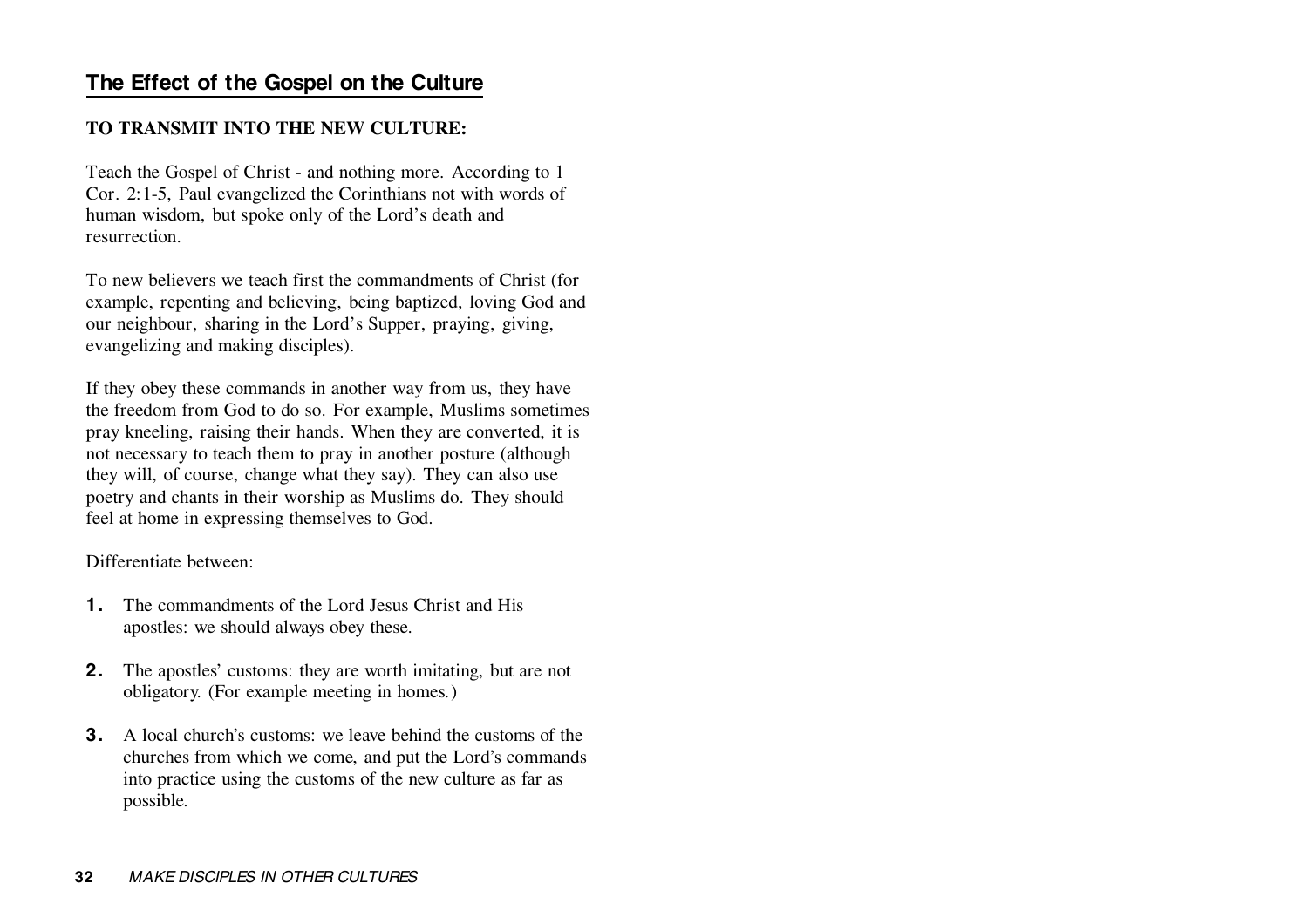Do not impose practices of the church of your own culture that do not fit in with the new culture. For example, in your own culture, men and women might sit together in worship meetings, whereas in the new culture, they may sit in different parts of the room.

Other examples of things that we should normally filter out:

- • music and hymns from our own culture (help the people to compose their own hymns with their own music)
- • formal methods of teaching (at first it could be better to tell Bible stories and add a practical application)
- •electronic equipment
- •human rules for the church
- •denominationalism
- •professional full-time pastors
- • professional evangelistic methods (which are difficult to imitate)
- • dependence on money from overseas (teach them to give to the Lord and pay for everything from the beginning)

#### **THE TRANSFORMATION OF CULTURE BY THE GOSPEL**

Help the believers to evaluate their own customs, traditions and beliefs in the light of the Bible. Do not impose your own opinions. From the beginning, the new church must look to the Holy Spirit to guide them. Trust Him to illumine **the people themselves** to establish guidelines for the church. The missionaries' role is to teach the Word and pray, without obliging people to change.

A good practice is to continually ask ourselves, "What would the Lord Jesus do?" "How does the Gospel contradict what I think, what I believe and how I live?" If we ask these questions of ourselves daily, we will certainly change how we live. In taking the Gospel to another culture, we can teach the new believers to ask themselves the same questions. This will help them transform their culture.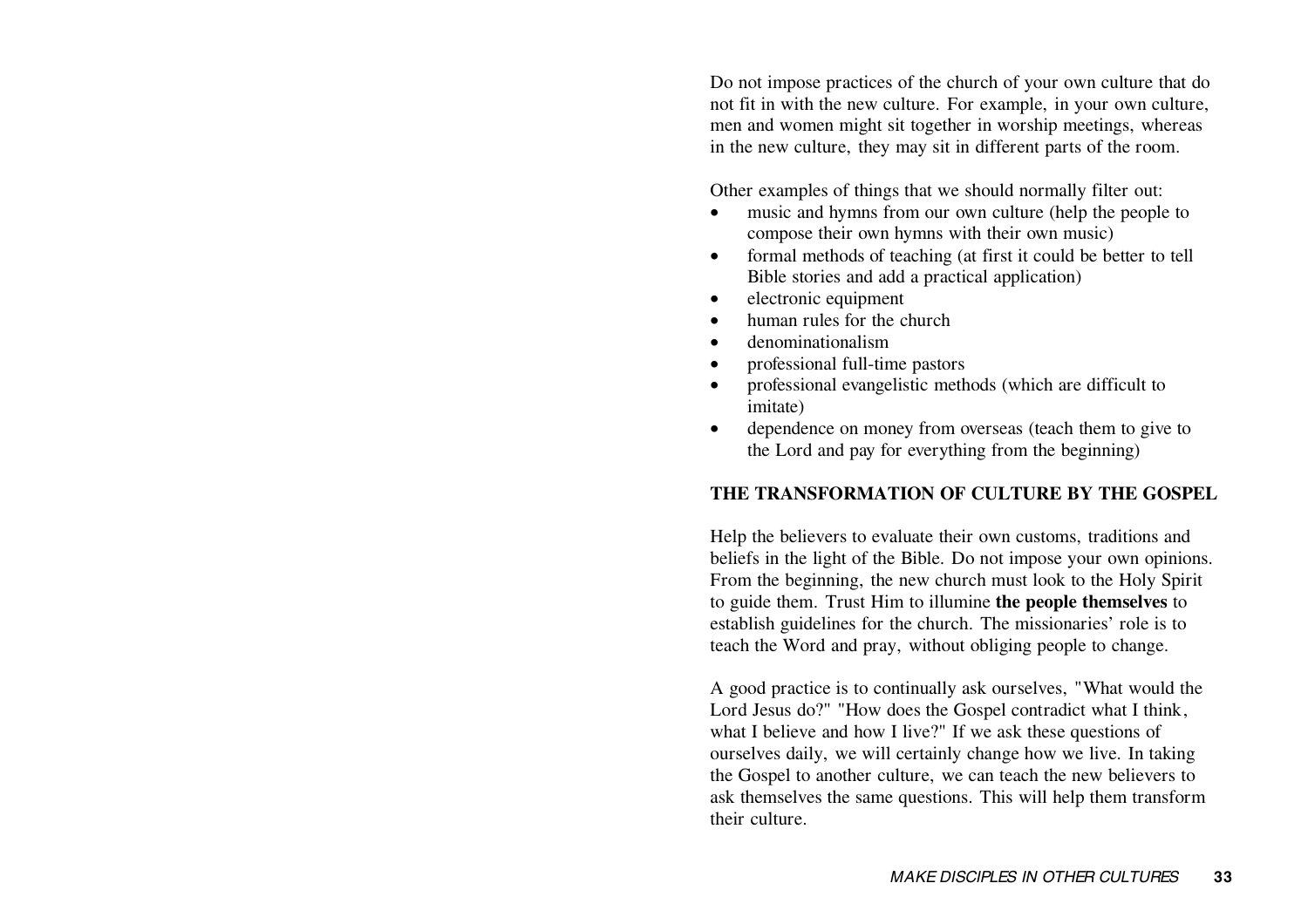#### **Suggestions for dealing with a questionable cultural practice:**

- **1.** First the Christians ask God for guidance about the custom or other aspect of their culture, recognizing that He must take first place in all aspects of their lives.
- **2.** They gather all the information they can about the custom: for example, when and why it is practised.
- **3.**They study the biblical teaching relevant to the custom.
- **4.** They now evaluate the custom in the light of the biblical teaching. They can put the customs in different categories:
	- A. **Customs that the Bible supports**, like honouring one's parents and respecting the government. These customs should continue without change.
	- B. **Neutral customs (which the Bible neither commands or condemns)**, such as sitting on the floor, or the use of local musical instruments. Most components of most cultures are neutral: they should usually be maintained (although Christians cannot be obliged to follow them - the Christians' only authority is what God says in Scripture).
	- C. **Customs which express wrong ideas**. For these customs, other similar new forms that express biblical truth should be substituted. For example, instead of a ceremony to ask the blessing of the local gods on the harvest, Christians can ask God's blessing on the harvest in the name of the Lord Jesus Christ. Do not simply destroy customs without substituting something which will take its place: fulfilling the function that it had in the culture. Otherwise, the culture, like a building from which bricks and beams are removed, could collapse with unforeseen consequences.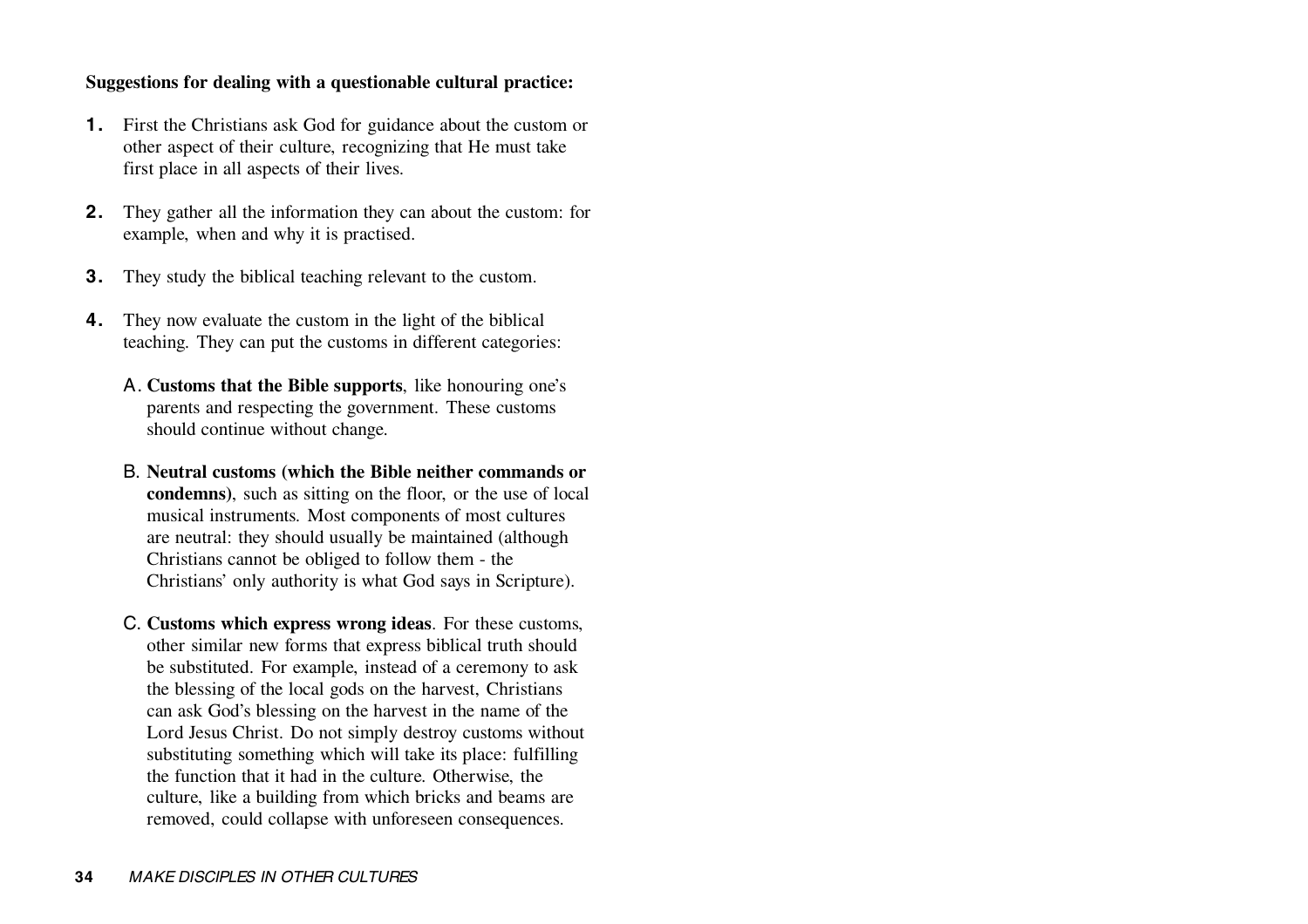D. **Customs that are opposed to the Bible**. For example, worshipping the dead, receiving the blessing of an idol, receiving its mark on the face, participating in immoral acts, etc.. In 1 Corinthians 10:20-22, Paul shows that it was not acceptable to eat in the temple of idols. As Christians, we have baptism and the Lord's Supper in which we commit ourselves totally to the Lord Jesus Christ. We cannot participate in anything which would compromise our allegiance to Him.

Here again it is good to substitute another custom which fulfils the function that the evil custom had in the society. For example, people might sacrifice a chicken to demons on the birth of a child. An alternative ceremony would be to have a special service of thanksgiving and petition for the child's protection, followed by a celebration meal.

The new Christians themselves must make the decisions: they know the culture better than we do. We will always have the tendency to see things from the point of view of our own culture.

## **Church Leadership**

- • Leaders should have the qualities that members of the society would expect from leaders, as well as the guidelines given in such passages as 1 Timoty 3:1-7.
- • Train leaders as soon as possible. For advice on suitable pastoral training programmes you can contact the Missionary Training Service (see page 2 for the address).
- • If you want to reproduce churches in the working class, their pastors should also be from the same class. Leaders from a higher class usually paralyze growth. This is because common people do not feel free to lead or take responsibility when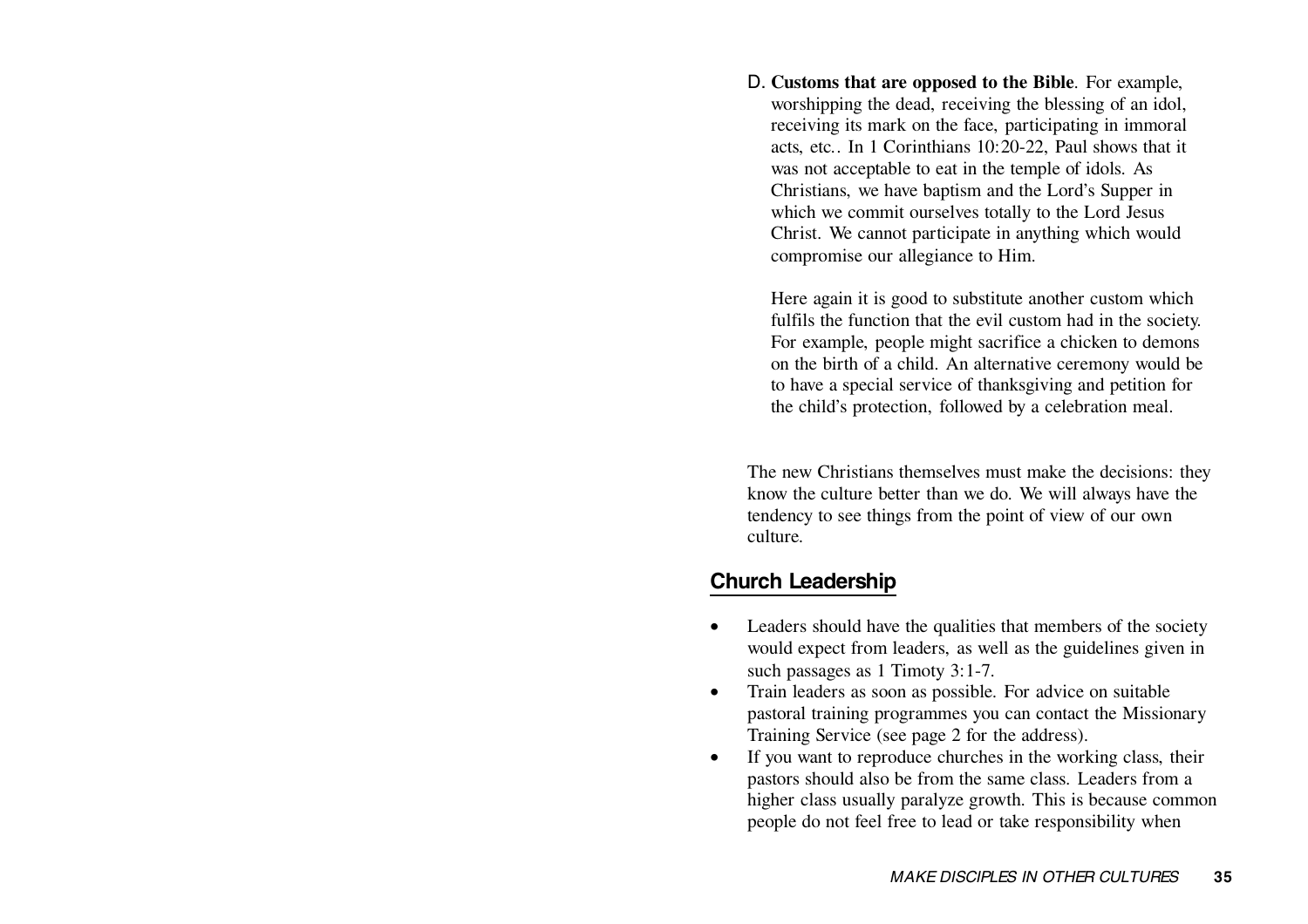someone from a superior class is in control: they are afraid of criticism for making mistakes.

- • For the churches to grow and reproduce, they use their God-given authority and duty to obey all the Lord's commands - including baptizing new believers and ordaining new leaders.
- • The missionary team works to foster a movement for Christ in the community: churches led and taught by members of the people itself, not by missionaries. The new churches have the responsibility to take the Gospel to the whole people group, and to begin new churches. Missionaries should not control the new churches: they give them freedom to lead. Of course the new leaders will make some mistakes, but so do missionaries. Let the new churches work out how they should organize themselves. Do not try to impose a style of organization from your own culture.
- $\bullet$  Irrevocably renounce control over the national church. Commit them to God: He will help them.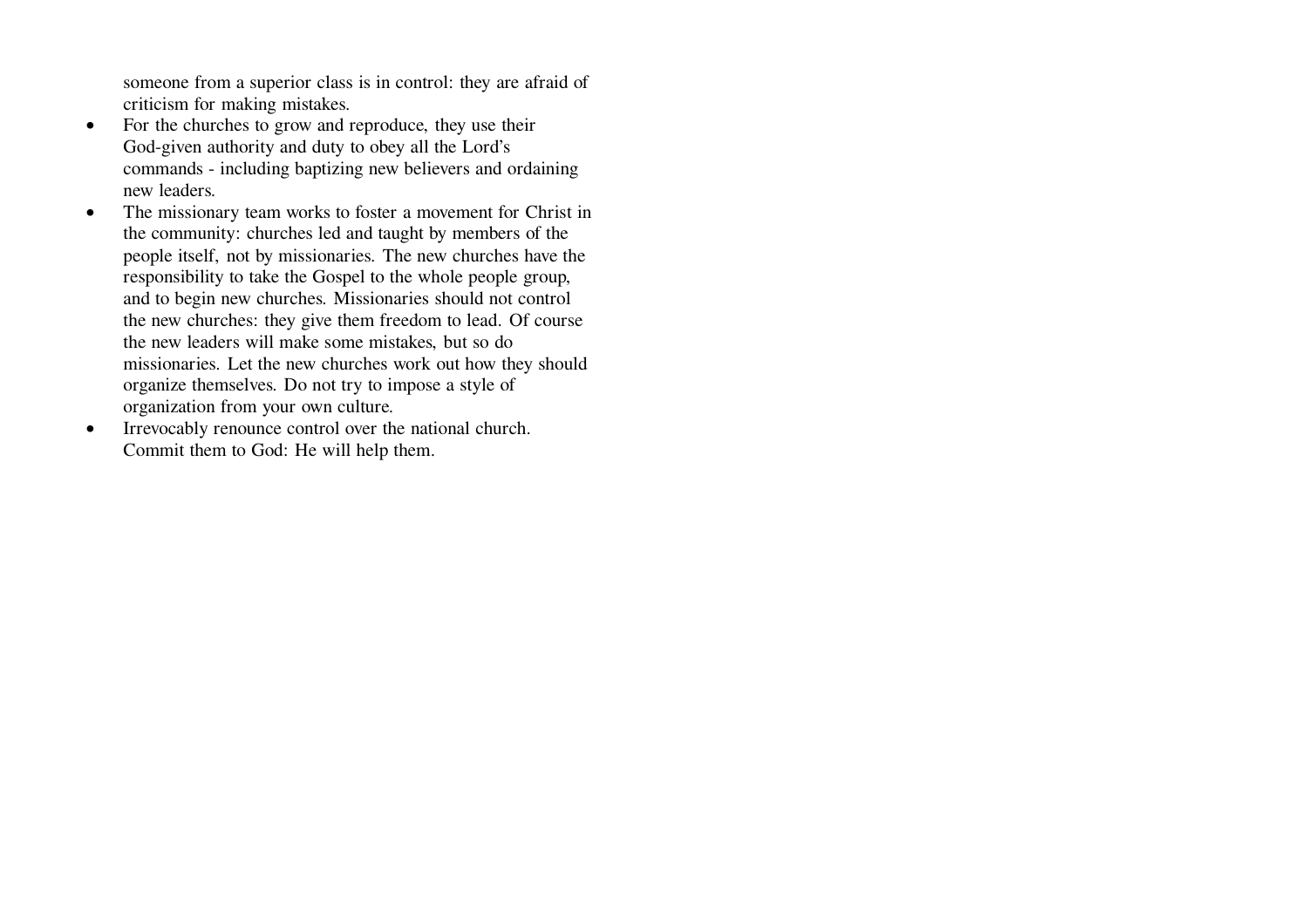# **Practical Work**

As a missionary to another culture, make a serious commitment to God to:

**1.** Follow the example of the Incarnation of the Lord Jesus Christ.

Explain with your own words how we imitate Him to penetrate a new culture with the Gospel:

- **2.** Live with the people in love and patience.
- **3.** Learn the language and customs well.
- **4.** Proclaim the Gospel as Good News and not as a criticism of their culture.
- **5.** Study Acts chapters 10, 13, 14 to see how the apostles taught in different cultures.
- **6.** In the culture, what examples of the Gospel could you make use of (such as the "Peace Child")?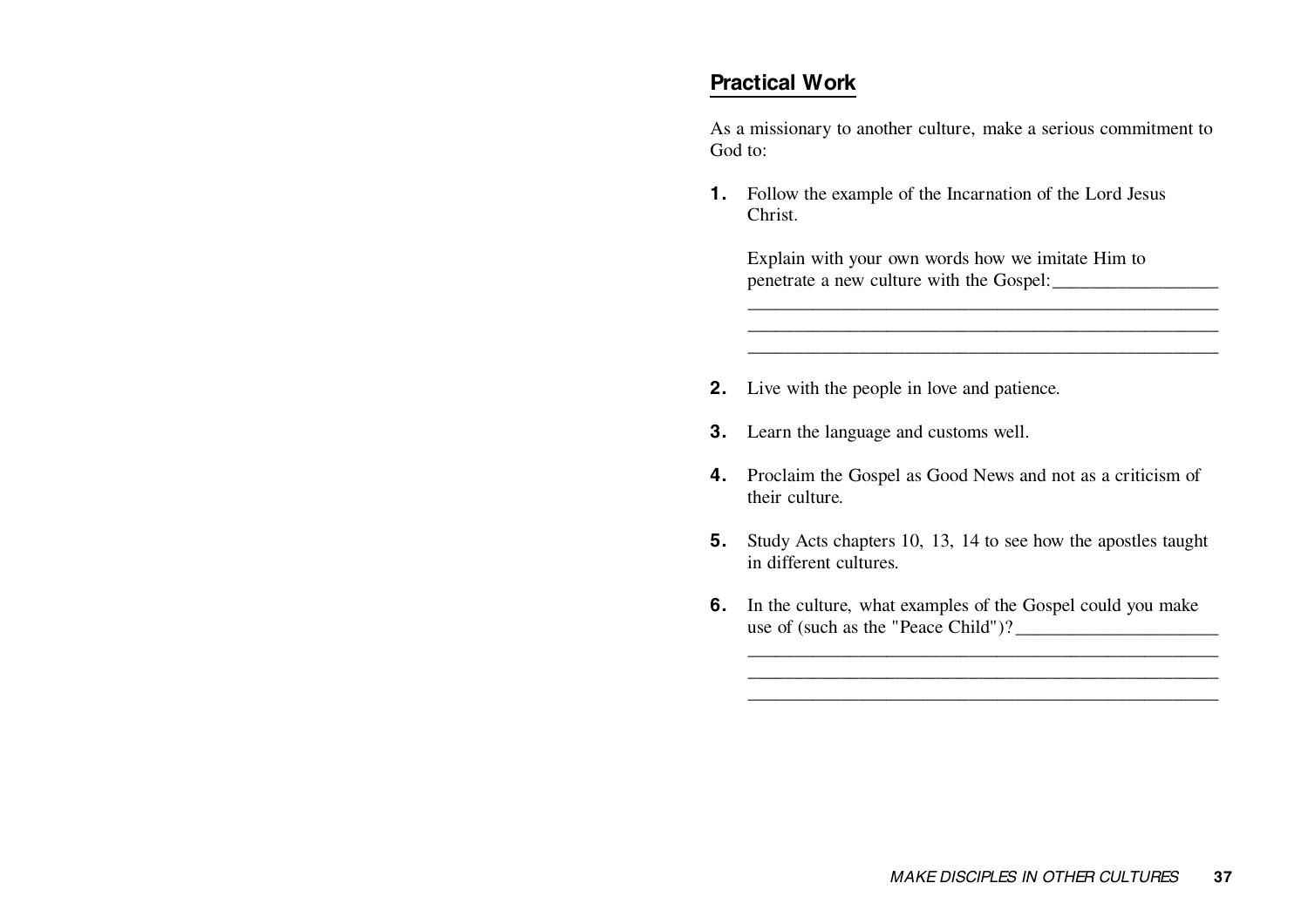# **Reading on Working in Other Cultures:**

*Agents of Transformation: A Guide for Effective Cross-Cultural Ministry*, by Sherwood Lingenfelter, Baker Book House, Grand Rapids, Michigan 49516, USA, 1996.

*Anthropological Insights for Missionaries*, by Paul G. Hiebert. Baker Book House, Grand Rapids, Michigan 49516, USA, 1985.

*Case Studies in Missions*, by Paul G. and Frances F. Hiebert, Baker Book House, Grand Rapids, Michigan 49516, USA,1987.

*Clash of Worlds*, by David G. Burnett, Monarch Publications, Broadway House, The Broadway, Crowborough, East Sussex, TN6 1HQ, UK, 1990.

*Christianity Confronts Culture*, a Strategy for Cross-Cultural Evangelism, by Marvin K. Mayers, Zondervan, Grand Rapids, Michigan 49516, USA, 1974.

*Christianity in Culture*, by Charles H. Kraft, Orbis Books, Maryknoll, NY 10545, USA.

*Cultural Anthropology: A Christian Perspective*, by Stephen A. Grunlan and Marvin K. Mayers, Academie Books, Grand Rapids, Michigan, USA. 1979.

*Friendship Across Cultures*, by Tim Stafford, IVP, Norton St. Nottingham, NG7 3HR, UK.

*It Shouldn't Happen to a Missionary*, by Alf Cooper, Monarch Publications, Broadway House, The Broadway, Crowborough, East Sussex, TN6 1HQ, UK

*What About Other Faiths?*, by Martin Goldsmith, Hodder Headline, 338 Euston Road, London, NW1 3BH, UK.

*What's So Unique About Jesus?*, by C. Wright, Monarch Publications, Broadway House, The Broadway, Crowborough, East Sussex, TN6 1HQ, UK.